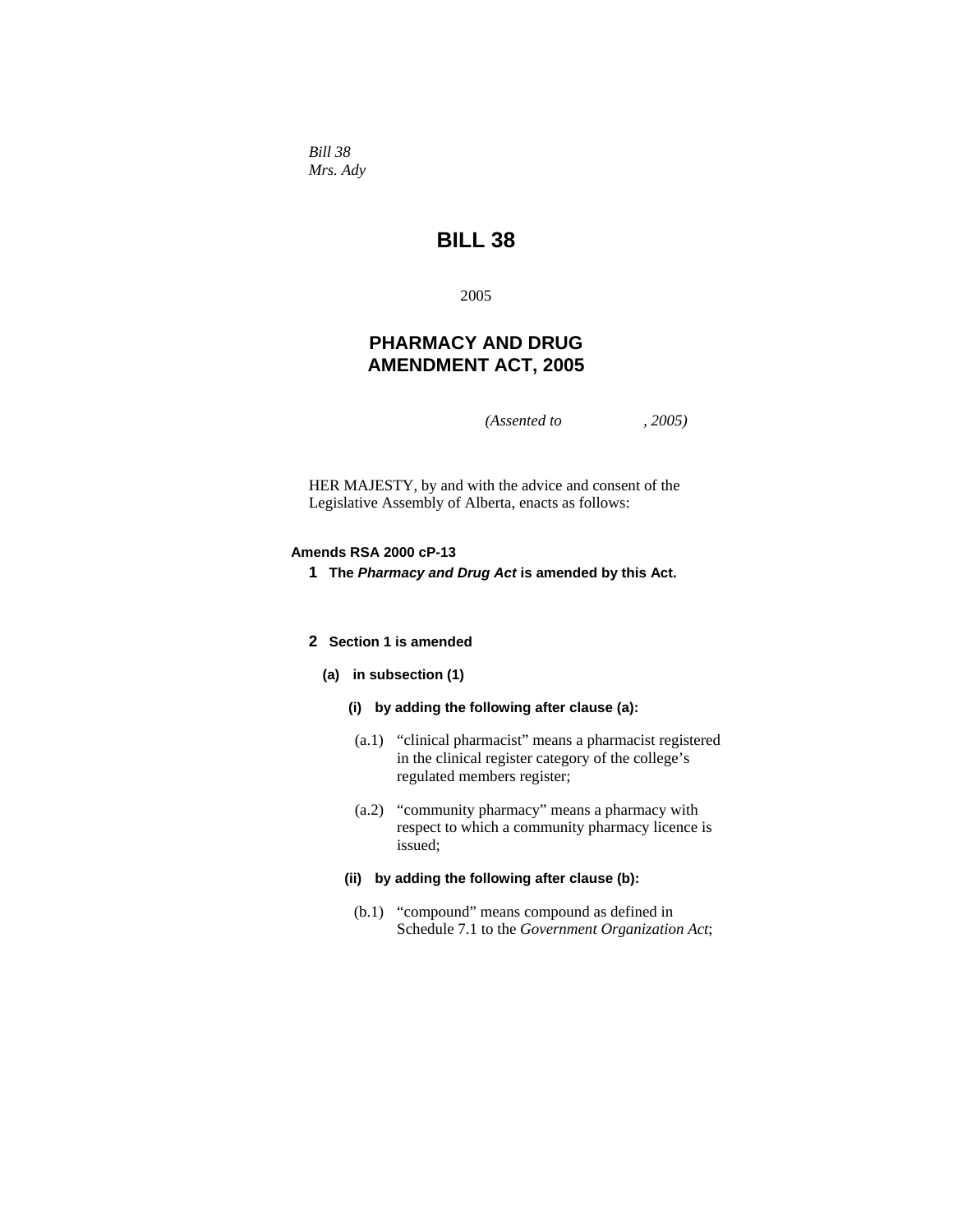(b.2) "compounding and repackaging pharmacy" means a pharmacy with respect to which a compounding and repackaging pharmacy licence is issued;

# **(iii) by repealing clause (d) and substituting the following:**

- (d) "dispense" means dispense as defined in section 1(c)(i) of Schedule 7.1 to the *Government Organization Act*;
- **(iv) in clause (e) by striking out** "an investigational drug" **and substituting** "a special access drug";

# **(v) in clause (j) by striking out** "or" **at the end of subclause (vi) and adding the following after subclause (vii):**

- (viii) a regional health authority or a provincial health board under the *Regional Health Authorities Act*, or
- (ix) a hospital, a penitentiary, a correctional institution, a health or social care institution or facility or a residential facility for persons who are aged or infirm or require special care that is operated in Alberta by the Crown in right of Canada;

### **(vi) by repealing clause (k);**

### **(vii) by repealing clause (m) and substituting the following:**

- (m) "licensed pharmacy" means a pharmacy with respect to which a licence is issued;
- **(viii) in clause (n) by adding** "clinical" **before** "pharmacist";

#### **(ix) by adding the following after clause (n):**

- (n.1) "mail order pharmacy" means a community pharmacy with respect to which a mail order pharmacy licence is issued;
- (n.2) "mail order pharmacy service" means dispensing drugs pursuant to a prescription where the patient or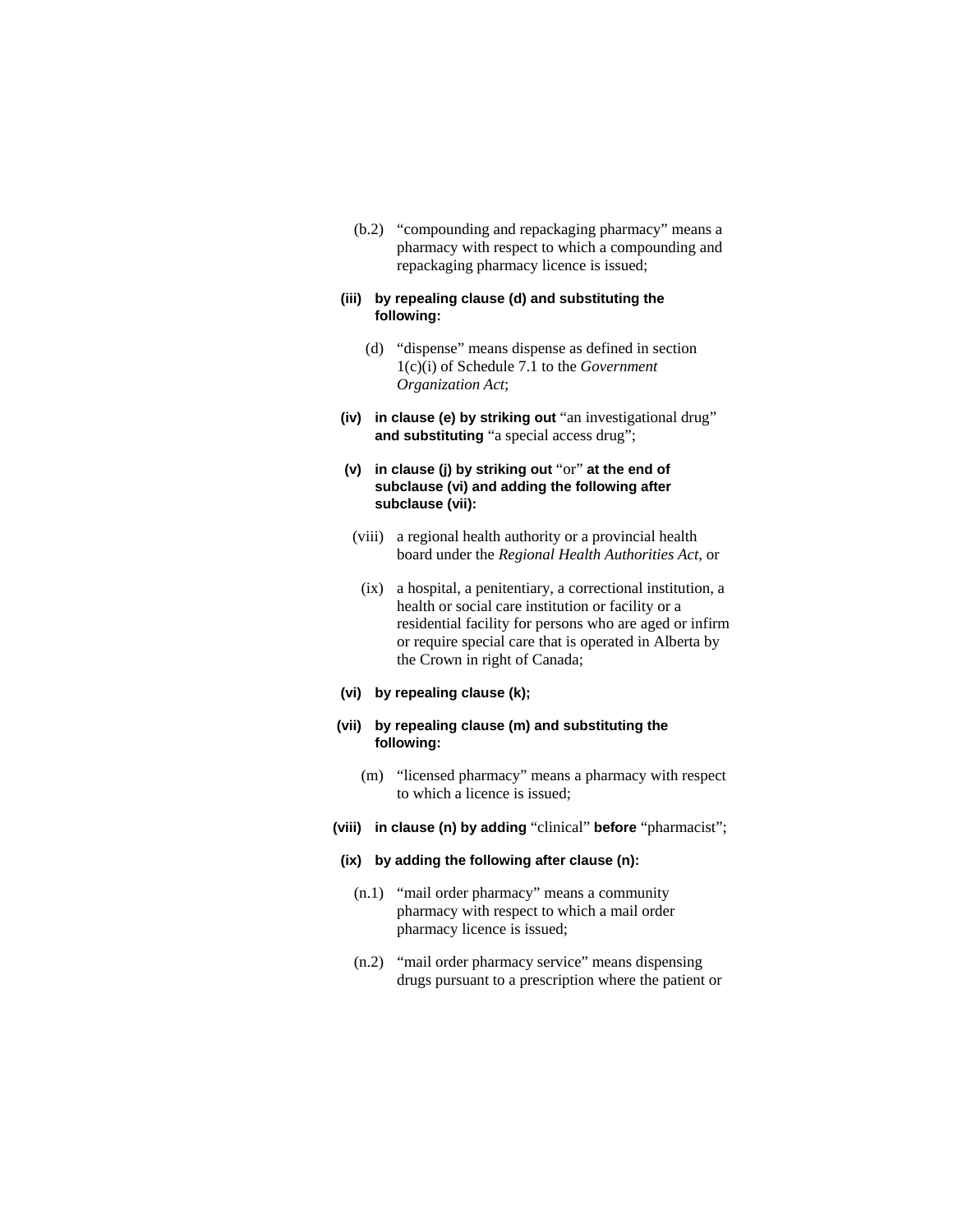patient's agent does not attend personally at the pharmacy to receive the drugs;

 (n.3) "major shareholder" means a shareholder who holds 20% or more of the shares issued by the corporation that carry the right to vote at a meeting of shareholders;

#### **(x) in clause (p)**

- **(i) by repealing subclause (i) and substituting the following:**
	- (i) contravenes this Act;
- **(ii) in subclause (iv) by adding** "manufacturing, prescribing, providing for sale," **after** "dispensing,";

# **(xi) by repealing clause (q) and substituting the following:**

- (q) "patient" means a recipient of pharmacy services from a pharmacy;
- (q.1) "patient's agent" means, in respect of a patient, a member of the patient's immediate family, an individual who has a close personal relationship with the patient or an individual who personally provides care to the patient;
- **(xii) in clause (r) by striking out** ", but does not include a pharmacy intern";

### **(xiii) by repealing clause (s) and substituting the following:**

- (s) "pharmacy" means the premises or part of premises in which drugs are stored, in which drugs are compounded, in which drugs are dispensed or sold or within which drugs are provided for sale;
- (s.1) "pharmacy services" means services within the practice of pharmacy and with respect to animals means compounding, dispensing, providing for sale and selling drugs;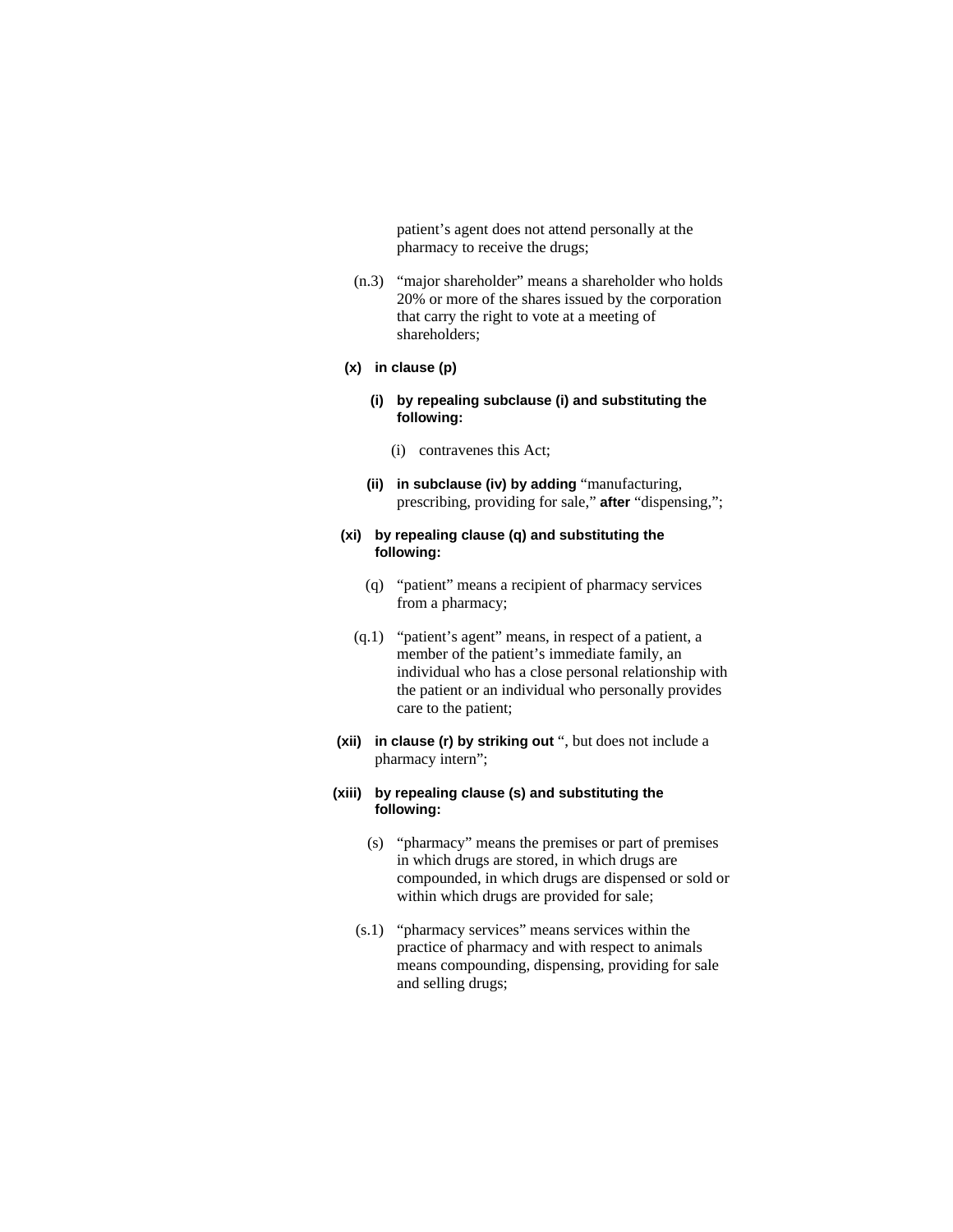**(xiv) in clause (v) by striking out** "in a stated amount be dispensed for the person" **and substituting** "be dispensed to or for the patient named in the direction";

### **(xv) by repealing clause (x) and substituting the following:**

 (x) "property" in sections 18.2 to 18.7 means drugs, blood products, parenteral nutrition, prescription records and health care aids and devices and any other property used in or in relation to the practice of pharmacy;

## **(xvi) by adding the following after clause (aa):**

 (aa.1) "regulated member" means a regulated member, as defined in the *Health Professions Act*, who is registered with the college;

# **(xvii) by repealing clause (bb) and substituting the following:**

- (bb) "satellite pharmacy" means a community pharmacy with respect to which a satellite pharmacy licence is issued;
- (bb.1) "satellite pharmacy service" means the dispensing, compounding, providing for sale or selling of drugs at a satellite pharmacy;
- **(xviii) in clause (cc) by striking out** "means" **and substituting** "includes" **and by striking out** "but in section 3(2) "sell" does not include to distribute or give away without expectation or hope of compensation or reward";

#### **(xix) by adding the following after clause (cc):**

 (cc.1) "special access drug" means a drug authorized for sale under the *Food and Drug Regulations*, C.R.C., c870, and identified as a special access drug by Health Canada's Special Access Programme;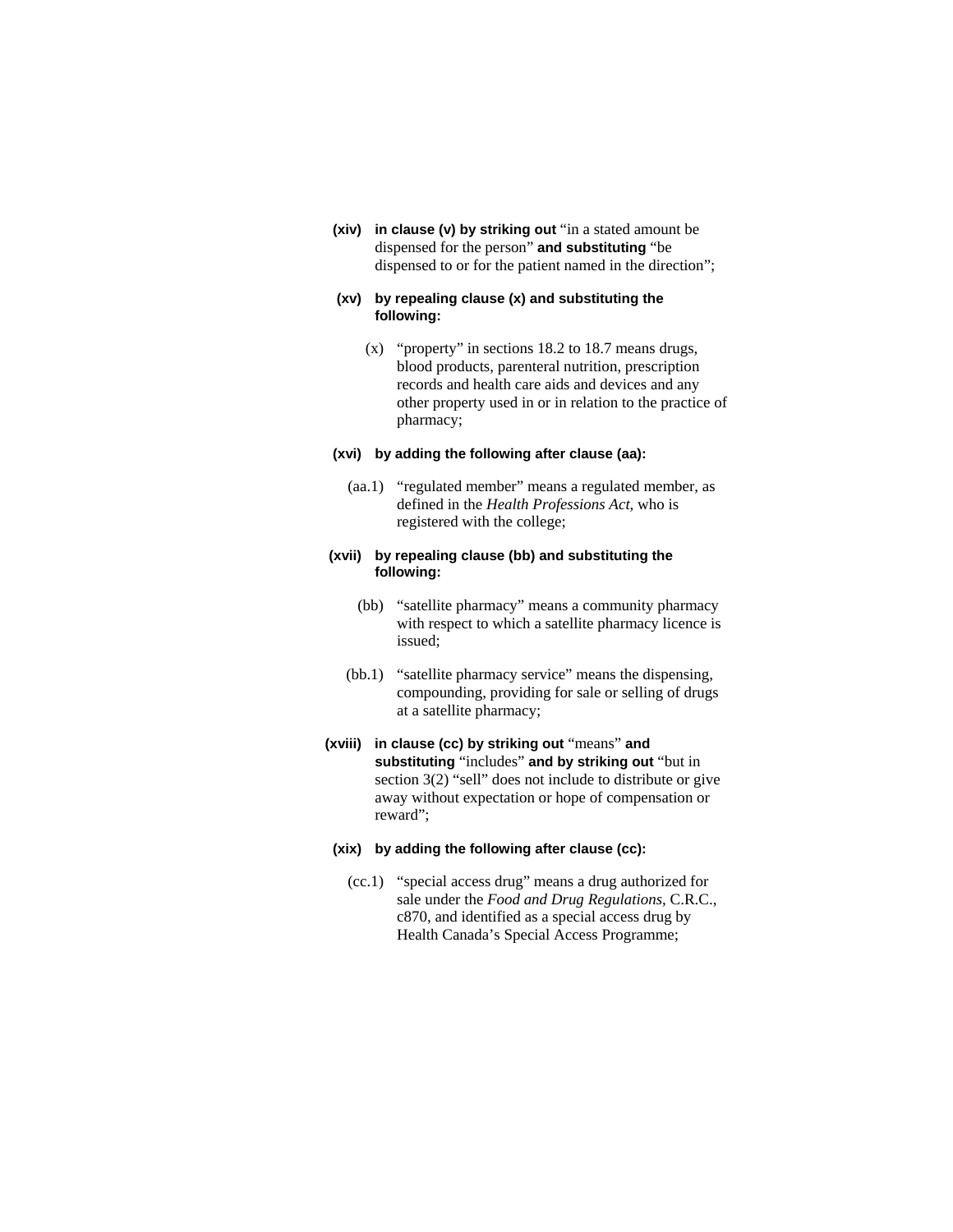**(b) in subsection (2) by adding** "and codes of ethics and standards for the operation of licensed pharmacies adopted under this Act" **after** "under this Act".

### **3 Section 2 is amended**

- **(a) by renumbering it as section 2(1);**
- **(b) in subsection (1)** 
	- **(i) by striking out** "Nothing" **and substituting** "Subject to this section, nothing";
	- **(ii) by repealing clause (c);**
- **(c) by adding the following after subsection (1):**
- **(2)** A person described in subsection (1)(a) or (d) must
	- (a) provide to the registrar in writing the information required by the regulations,
	- (b) keep records as required by the regulations, and
	- (c) on request, produce information and records referred to in this subsection to the registrar, a field officer or the complaints director.

**(3)** If a person fails to comply with a request under subsection (2)(c), the college may apply to the Court of Queen's Bench by way of an originating notice for an order directing that person to produce information and records referred to in subsection (2) to the registrar, field officer or complaints director.

**(4)** An individual who is authorized to compound, dispense, provide for sale or sell a drug in the practice of a profession other than pharmacy under the *Health Professions Act*, another enactment regulating the practice of a health profession or the *Veterinary Profession Act* may compound, dispense, provide for sale or sell a drug from a premises other than a licensed pharmacy or an institution pharmacy but only in accordance with that enactment.

**(5)** Nothing in subsection (4) authorizes an individual to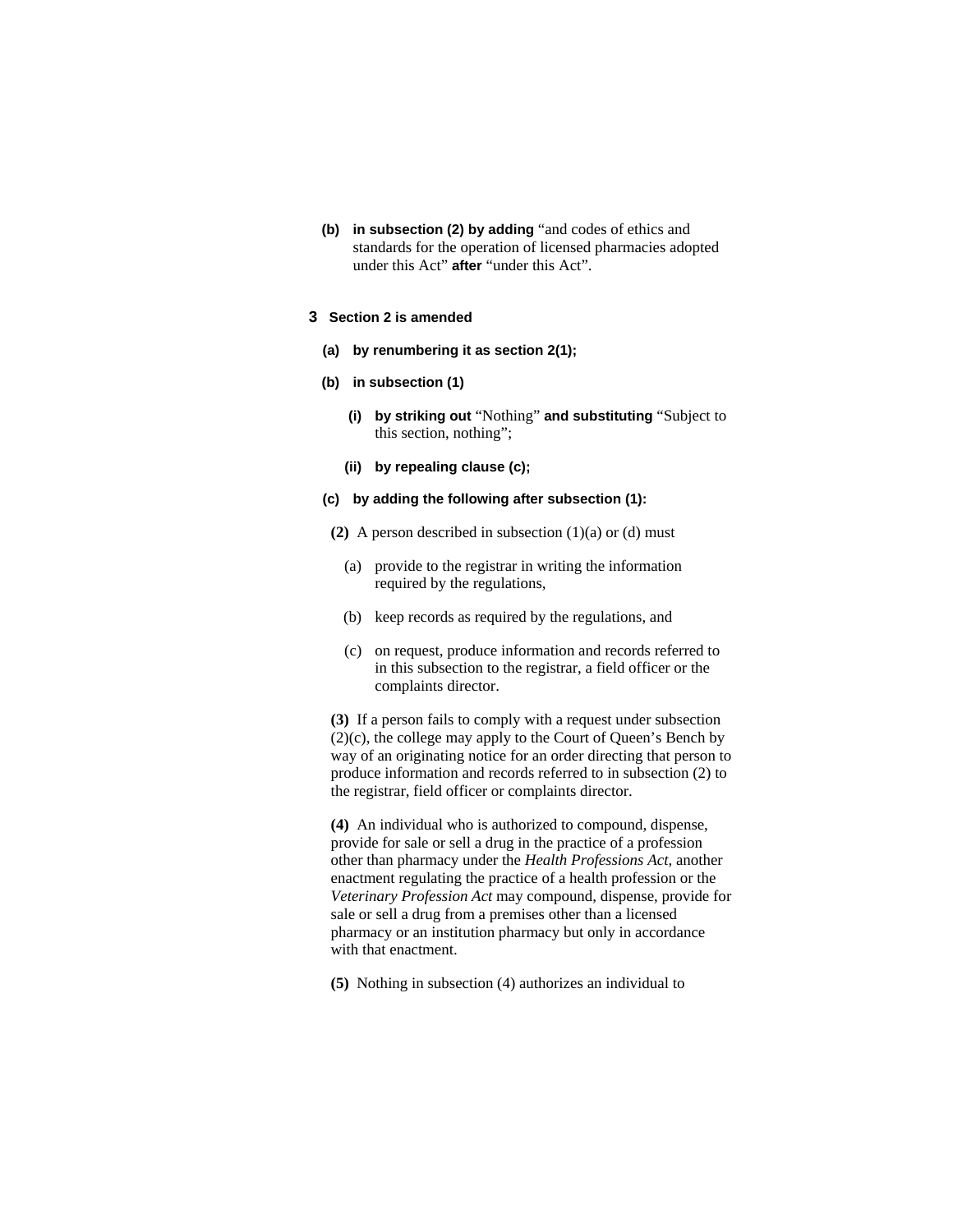- (a) use a word or phrase the use of which is regulated by section 37, or
- (b) compound, dispense, provide for sale or sell drugs other than incidentally to the practice of the profession as authorized under the *Health Professions Act*, other enactment described in subsection (4) or *Veterinary Profession Act*.

### **4 Section 3 is repealed and the following is substituted:**

#### **Licence required**

**3** Subject to section 4, no person shall

- (a) compound,
- (b) dispense, or
- (c) provide for sale or sell

a drug from a pharmacy unless it is a licensed pharmacy with an appropriate category of licence.

# **5 Section 4 is repealed and the following is substituted:**

#### **Institution pharmacy**

**4(1)** An institution pharmacy is not required to be a licensed pharmacy to compound drugs for or dispense, provide for sale or sell drugs to

- (a) patients of the hospital, nursing home, institution, facility or centre in which the institution pharmacy is located,
- (b) patients of a hospital, nursing home, institution, facility or centre described in section  $1(1)(j)$  that is affiliated with the hospital, nursing home, institution, facility or centre in which the institution pharmacy is located, or
- (c) patients of a hospital, nursing home, institution, facility or centre described in section  $1(1)(j)$  that has entered into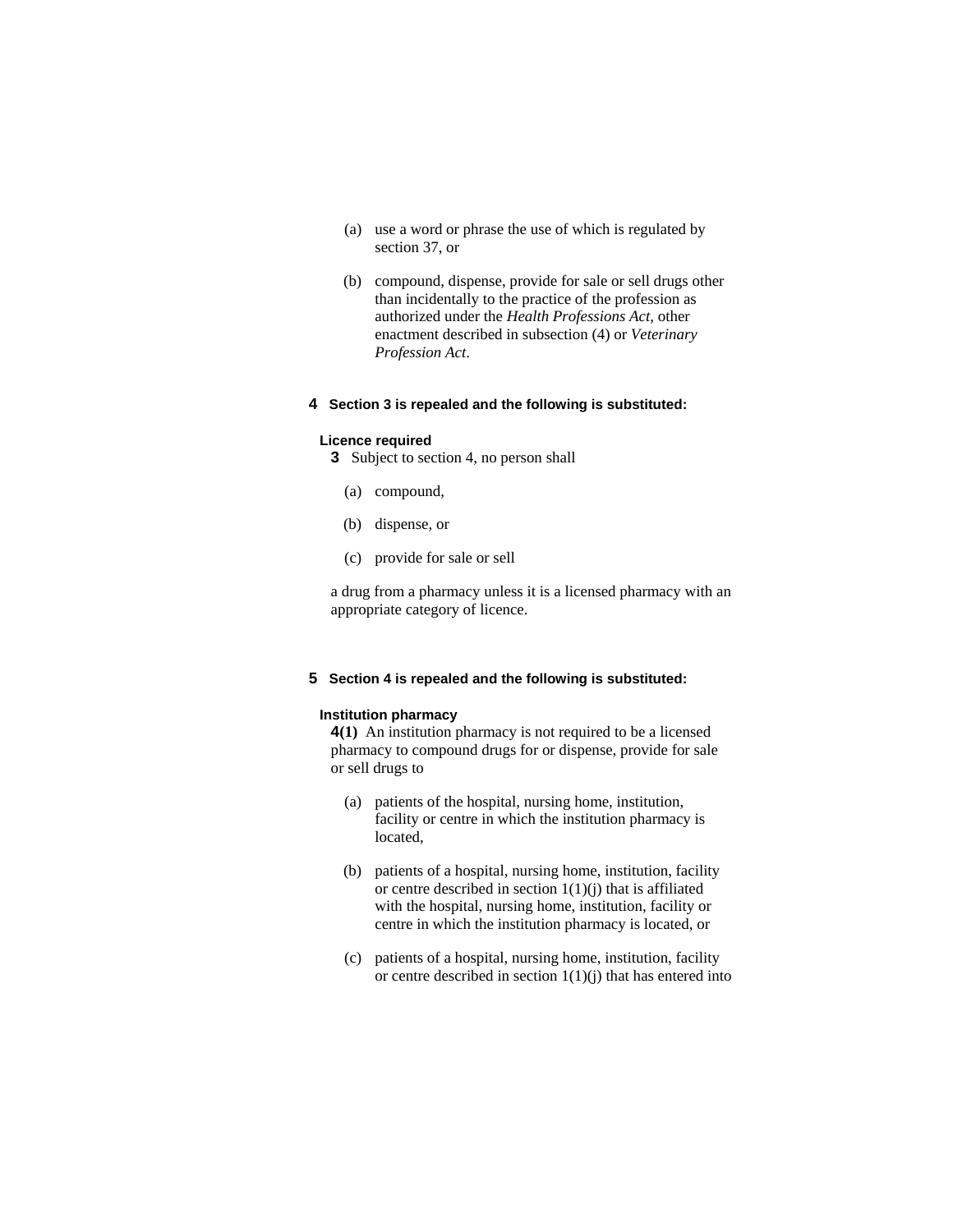an agreement with the hospital, nursing home, institution, facility or centre in which the institution pharmacy is located to provide for shared pharmacy facilities and services.

**(2)** An institution pharmacy is not required to be a licensed pharmacy to compound, dispense, provide for sale or sell

- (a) a special access drug,
- (b) a drug to be added to a home parenteral therapy preparation, or
- (c) a drug required by an individual who cannot readily obtain it from a community pharmacy or a satellite pharmacy.

**(3)** Despite subsections (1) and (2), an institution pharmacy must be a licensed pharmacy with an appropriate category of licence if

- (a) it charges an insurance company for drugs that it provides to a beneficiary of the insurance company,
- (b) it compounds drugs for or dispenses, provides for sale or sells drugs to any person other than a patient described in subsection (1), or
- (c) it provides pharmacy services not described in or related to those described in subsection (2) to persons other than patients.

**(4)** For the purposes of this section, "patient" means a person who is receiving services from a hospital, nursing home, institution, facility or centre described in section  $1(1)(i)$ .

# **6 Section 5 is amended**

- **(a) in subsection (1) by striking out** "An individual" **and substituting** "A clinical pharmacist";
- **(b) by repealing subsection (2) and substituting the following:**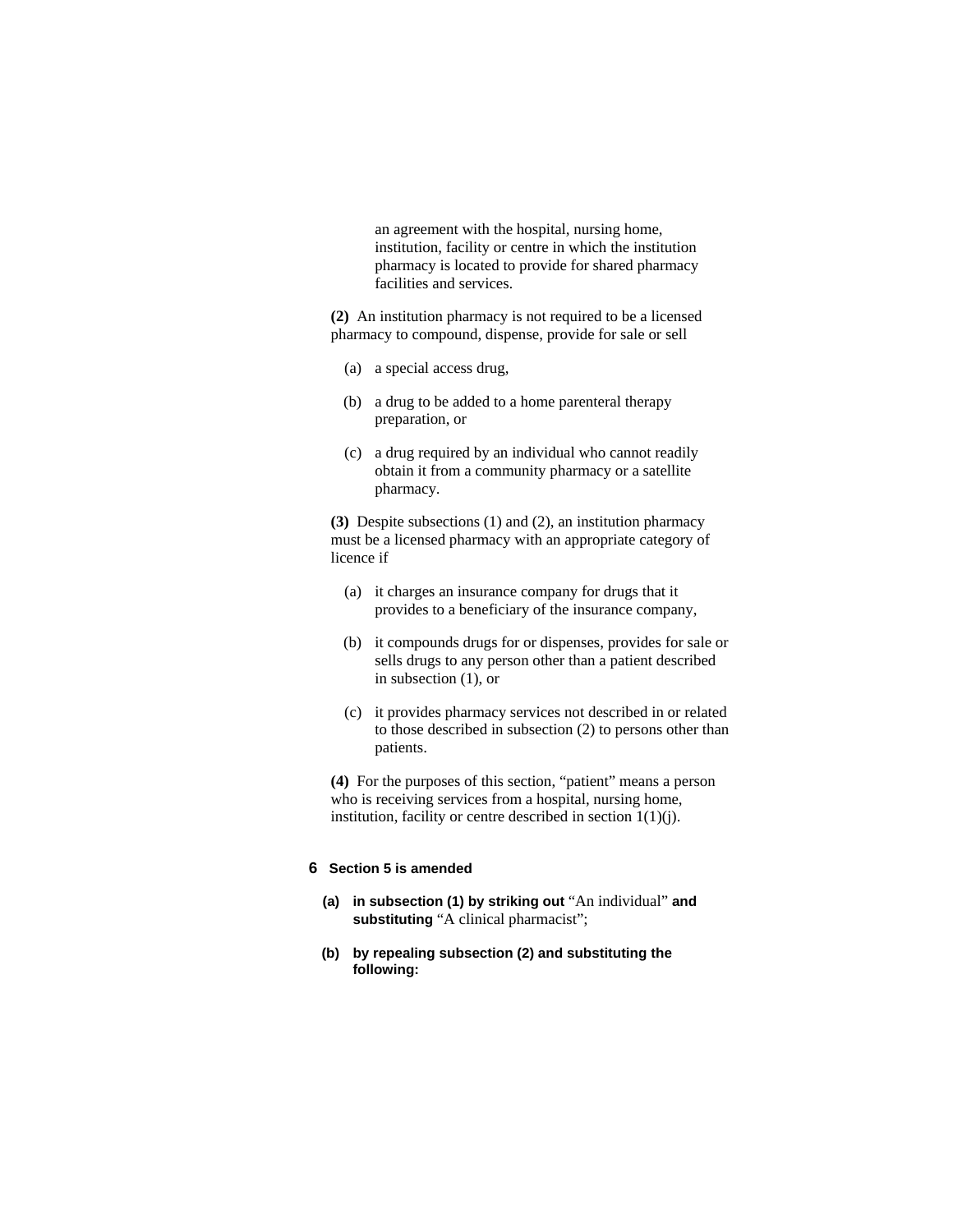**(2)** A clinical pharmacist may hold more than one category of licence but only one licence in each category, and the subject of all the licences must be the same pharmacy.

**(2.1)** Despite subsection (2), a clinical pharmacist may hold more than one satellite pharmacy licence and each satellite pharmacy licence may be issued with respect to a different satellite pharmacy.

**(2.2)** The registrar may issue licences in the following categories:

- (a) a community pharmacy licence;
- (b) a compounding and repackaging pharmacy licence;
- (c) a mail order pharmacy licence;
- (d) a satellite pharmacy licence.

**(2.3)** Subject to subsection (2.31), a community pharmacy licence authorizes the licensee to operate a pharmacy that compounds, dispenses, provides for sale or sells drugs in Alberta.

**(2.31)** A licensee who holds a community pharmacy licence shall not provide mail order pharmacy service or satellite pharmacy service unless the licensee also holds a mail order pharmacy licence or a satellite pharmacy licence.

**(2.32)** Despite subsection (2.31), a licensee who holds a community pharmacy licence is not required to hold a mail order pharmacy licence to operate a pharmacy that delivers drugs to a patient or the patient's agent if the patient or patient's agent normally attends the pharmacy in person to receive the drugs.

**(2.4)** A compounding and repackaging pharmacy licence authorizes the licensee to operate a pharmacy that compounds drugs for another pharmacy or repackages drugs for another pharmacy in Alberta that dispenses, provides for sale or sells those drugs.

**(2.41)** A licensee who holds a compounding and repackaging licence shall not operate a pharmacy that compounds,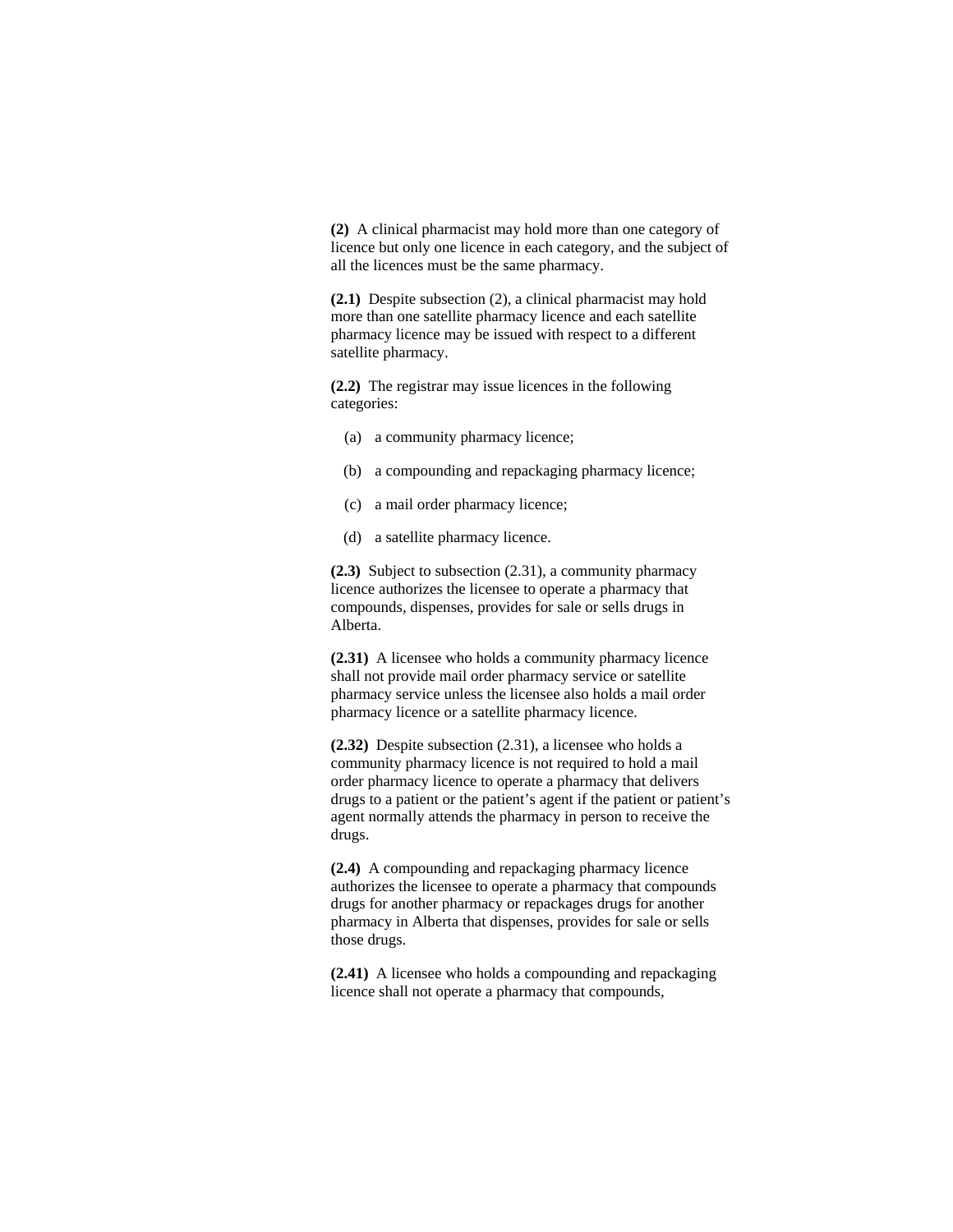dispenses, provides for sale or sells drugs to or for a patient unless the licensee also holds a community pharmacy licence.

**(2.5)** A mail order pharmacy licence authorizes a community pharmacy licensee to operate a pharmacy that provides mail order pharmacy service to patients in Alberta.

**(2.6)** A licensed pharmacy may deliver drugs to a patient outside Alberta if

- (a) the patient normally attends the pharmacy in person to receive drugs, or
- (b) the patient is in another province or territory in respect of which there is an agreement between the college and the organization that regulates the practitioners of pharmacy in that province or territory to facilitate
	- (i) investigations of alleged misconduct of licensees, proprietors or pharmacists practising in licensed pharmacies, and
	- (ii) the resolution of any complaints made against licensees or proprietors or pharmacists practising in licensed pharmacies.

**(2.7)** A satellite pharmacy licence authorizes a community pharmacy licensee to operate a satellite pharmacy at the

location stated on the licence that is not the location of the community pharmacy.

**(2.8)** An applicant for a mail order pharmacy licence or for a satellite pharmacy licence must hold a community pharmacy licence.

### **(c) by repealing subsection (3) and substituting the following:**

**(3)** The registrar may issue a community pharmacy licence or a compounding and repackaging pharmacy licence to an applicant if the registrar is satisfied that

(a) the applicant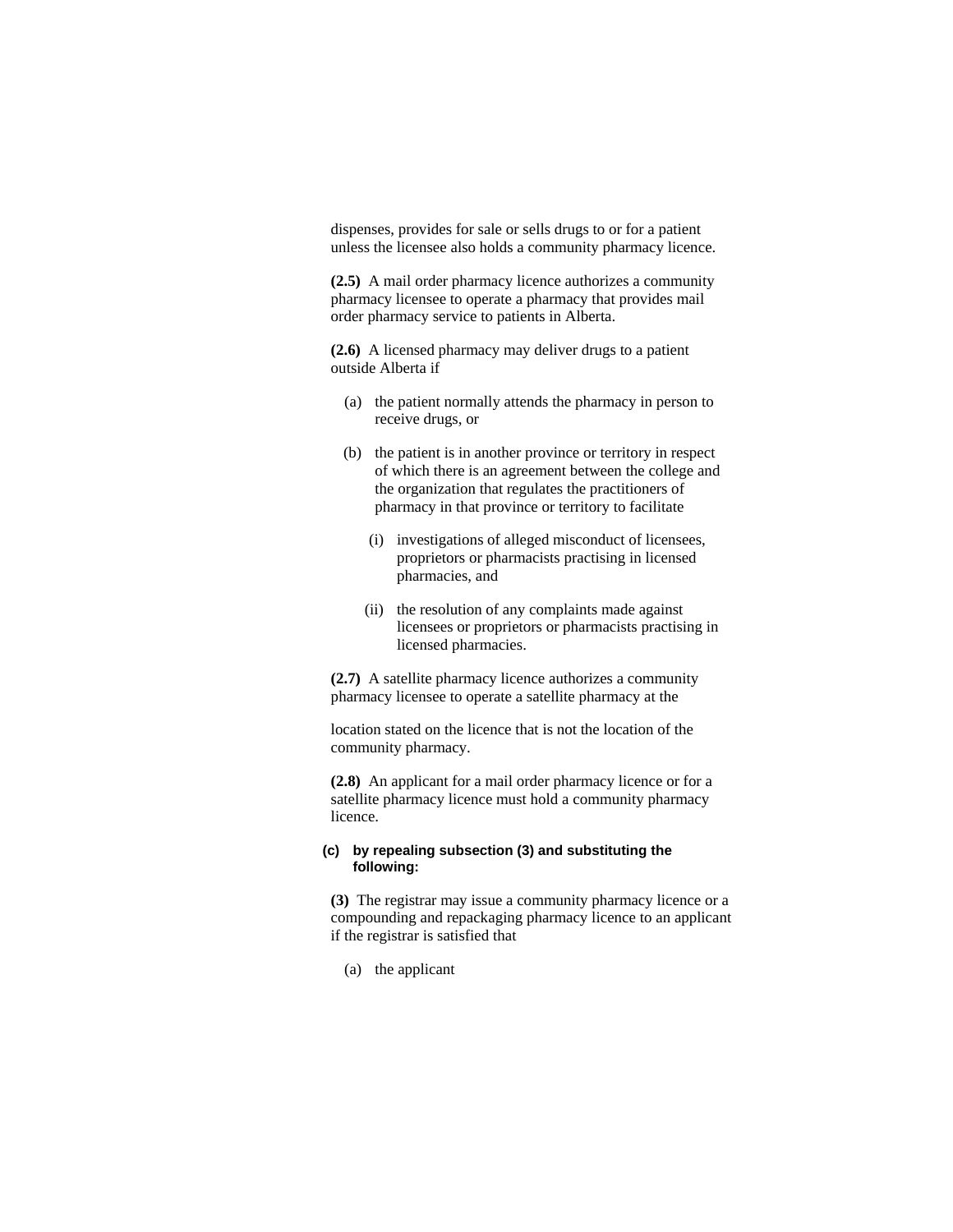- (i) is a clinical pharmacist,
- (ii) meets the licensing requirements set out in this section and in the regulations,
- (iii) will personally manage, control and supervise the practice of pharmacy in the pharmacy, and
- (iv) will comply with this Act, any condition imposed on the licence and any order made under this Act,
- (b) the pharmacy meets the requirements set out in the regulations and will be operated, and the proprietor will act, in accordance with this Act and any order under this Act, and
- (c) the applicant has paid the registration fees, dues and levies prescribed in the bylaws and any arrears or penalties.

**(3.1)** A licensee who holds a community pharmacy licence may apply to the registrar on a form satisfactory to the registrar for

- (a) one mail order pharmacy licence for the pharmacy in respect of which the community pharmacy licence is issued, and
- (b) one or more satellite pharmacy licences for pharmacies that are operated in conjunction with the pharmacy in respect of which the community pharmacy licence is issued.

**(3.2)** The registrar may issue a mail order pharmacy licence if in the opinion of the registrar

- (a) the applicant will comply with this Act, any condition imposed on the licence and any order made under this Act,
- (b) the mail order pharmacy service is in the public interest,
- (c) the mail order pharmacy service will be provided without undermining patient safety, the quality of patient care or the integrity of the drug distribution system, and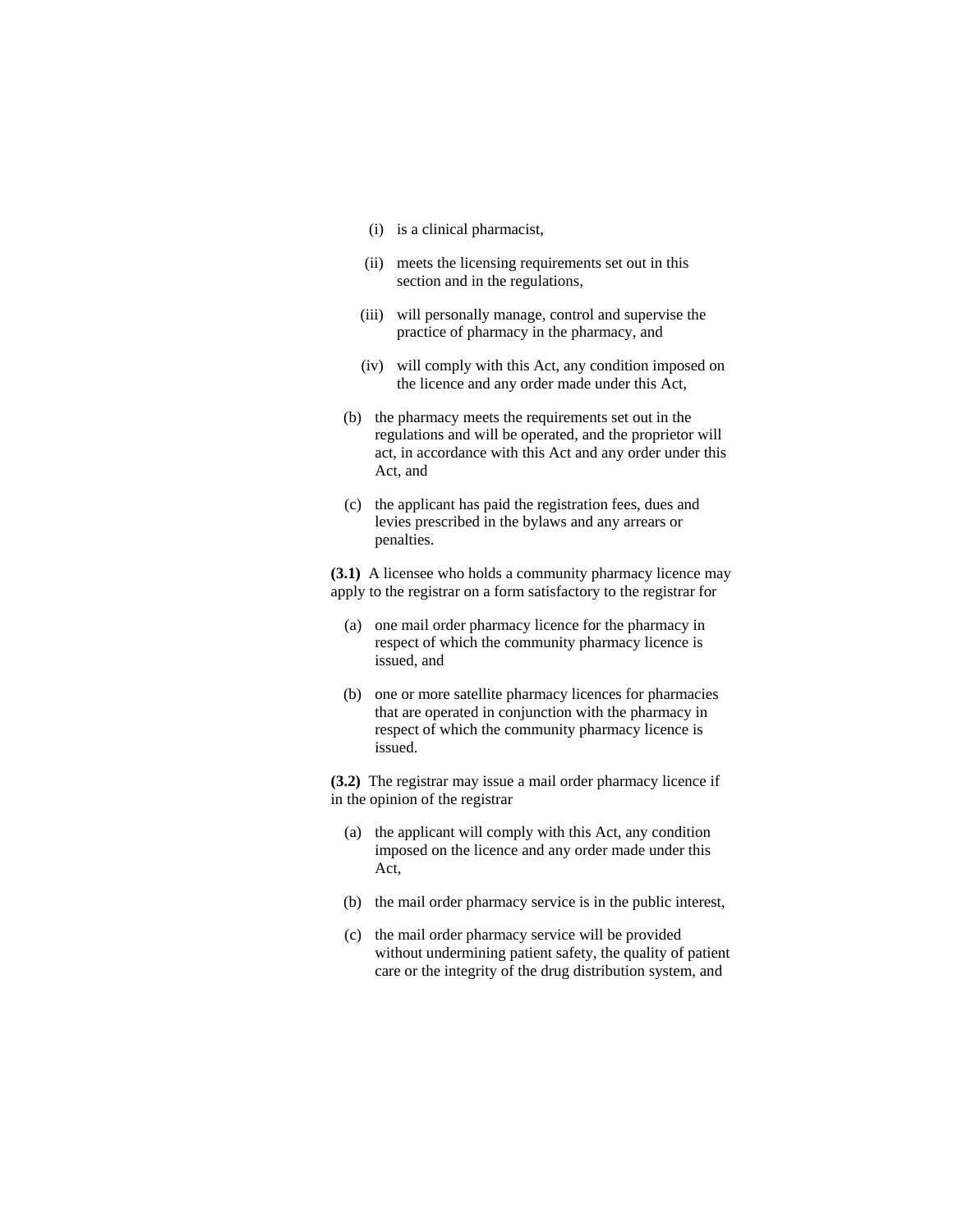(d) the applicant has paid the registration fees, dues and levies prescribed in the bylaws and any arrears or penalties.

**(3.3)** The registrar may issue one or more satellite pharmacy licences if in the opinion of the registrar

- (a) the applicant will comply with this Act, any condition imposed on the licence and any order made under this Act,
- (b) the patients who are expected to attend the satellite pharmacy require pharmacy services that cannot be effectively provided in a community pharmacy, or if there is another reason, satisfactory to the registrar, that makes it necessary for those patients to receive pharmacy services at a satellite pharmacy,
- (c) the satellite pharmacy service will be provided without undermining patient safety, the quality of patient care or the integrity of the drug distribution system, and
- (d) the applicant has paid the registration fees, dues and levies prescribed in the bylaws and any arrears or penalties.

**(3.4)** With respect to each application for a licence, the applicant and the proprietor must each

- (a) provide a statutory declaration stating whether the applicant or proprietor has been convicted of an indictable offence related to misconduct, fraud or commercial matters within Canada or a similar offence outside Canada, and
- (b) if so convicted, provide evidence satisfactory to the registrar of effective rehabilitation.

**(3.5)** The registrar must consider an application, make a decision and give the applicant a copy of the decision as soon as reasonably possible.

# **(d) by repealing subsection (4) and substituting the following:**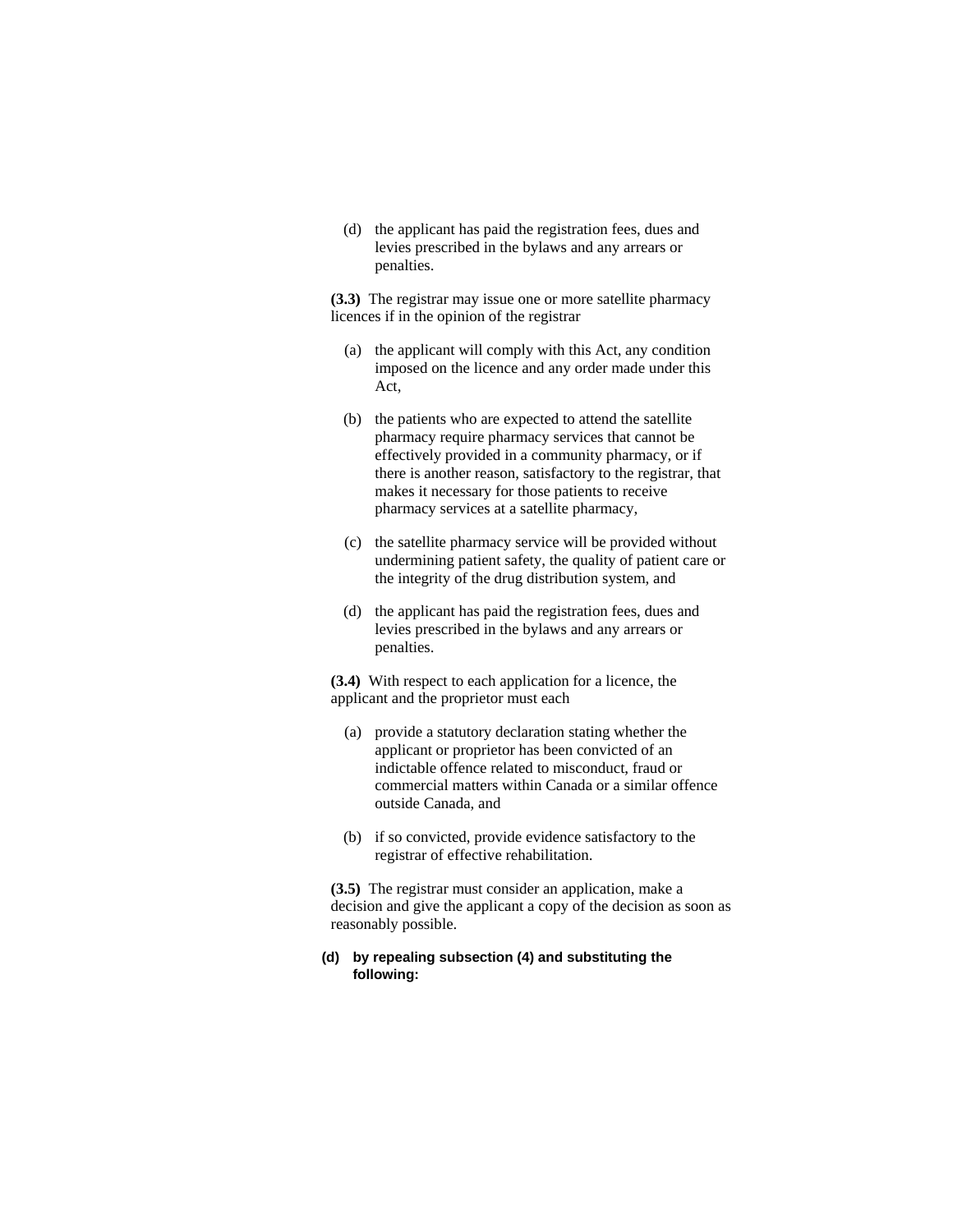**(4)** The registrar must state on the licence the category of licence, the name of the licensee and the name and location of the pharmacy with respect to which the licence is issued.

# **(e) in subsection (5)**

# **(i) by repealing clause (a) and substituting the following:**

- (a) the category of licence issued,
- (a.1) the name and business address of the licensee,
- **(ii) in clause (b) by striking out** "person referred to in clause (a)" **and substituting** "clinical pharmacist".

#### **7 The following is added after section 5:**

#### **Review of a decision**

**5.1(1)** If an applicant is refused a licence under section 5 or the renewal of a licence under section 7 or is dissatisfied with conditions imposed on a licence, the applicant may, by written request to the registrar within 30 days of being notified of the refusal or the issuance of the licence, request a review of the registrar's decision.

**(2)** The written request under subsection (1) must state the name of the applicant, identify the decision in respect of which a review is requested and set out the reasons why the licence should be issued or renewed or why a condition should be varied or removed.

**(3)** The council must establish a panel of 3 members of the council that includes a public member, as defined in the *Health Professions Act*, and schedule a review within 60 days of receipt of the written request for a review.

**(4)** If a member designated under subsection (3) is not available or not capable of carrying out the powers and duties of a member, the panel may continue the review in which the member was participating and carry out its powers and duties with respect to that review.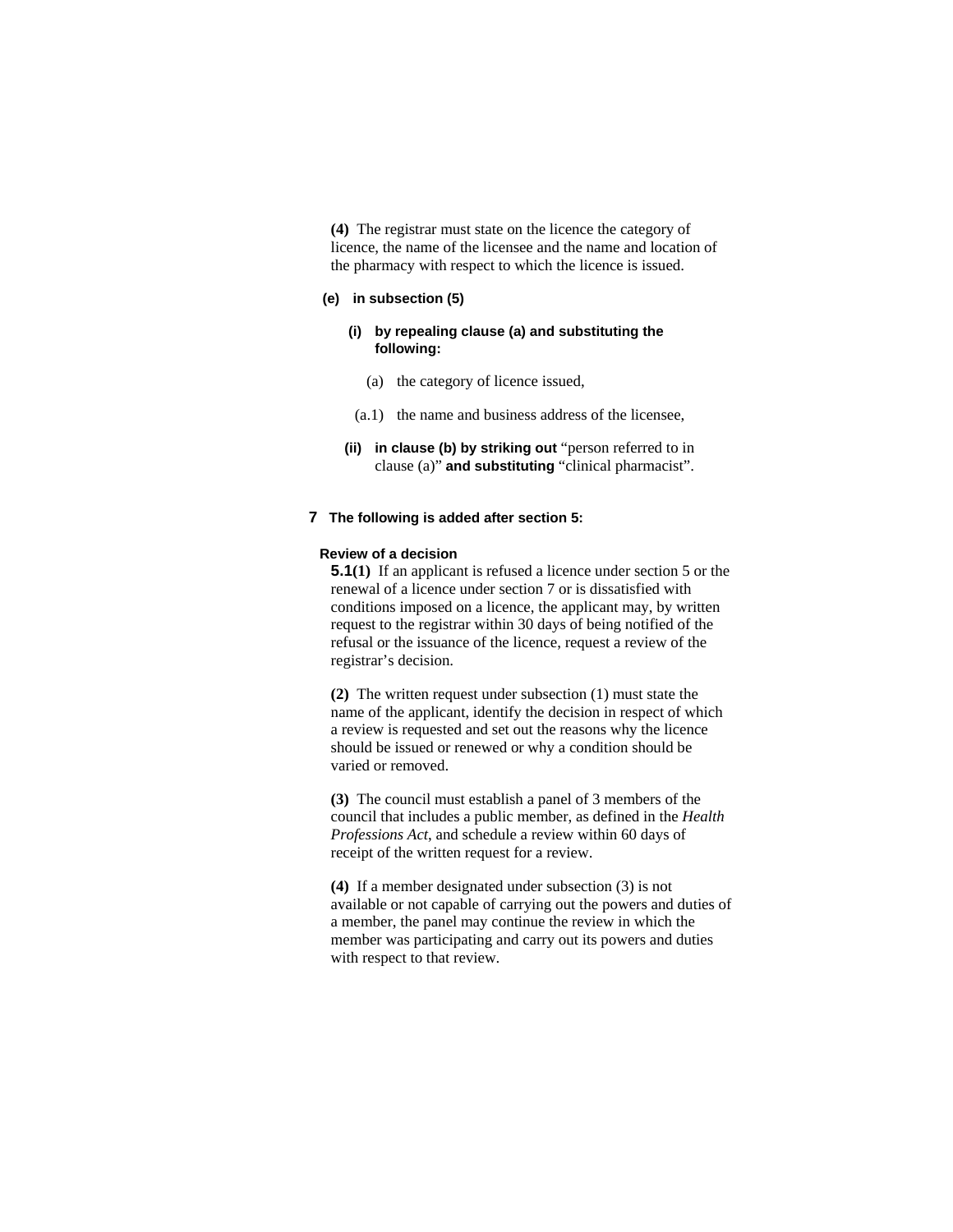**(5)** A power or duty carried out by a panel of the council is a power or duty carried out by the council.

**(6)** Two or more panels of the council may carry out their powers and duties simultaneously.

**(7)** The applicant and the registrar may appear with or without counsel and make representations to the panel at a review.

**(8)** On reviewing the decision pursuant to a request under subsection (1), the panel may confirm, reverse or vary the decision of the registrar and may direct the registrar to issue or renew a licence and may direct the conditions to be imposed on or removed from the licence.

**(9)** The panel must conduct the review as soon as reasonably possible and on making a decision must give the applicant and the registrar a copy of its decision with the reasons for the decision.

**(10)** The college may, in accordance with the bylaws, charge a fee for a review.

**(11)** A decision of a panel under this section is final. **8 Section 6(2) is amended by adding** "proprietor," **before**  "licensee or".

### **9 Section 7 is amended**

- **(a) in subsection (1)** 
	- **(i) by striking out** "must" **and substituting** "may";
	- **(ii) in clause (a) by striking out** "5(3)(a) and (b)" **and substituting** "5";
	- **(iii) by adding the following after clause (a):**
		- (a.1) the licensee and proprietor have, in the current application, complied with section  $5(3.4)(a)$  and, if applicable, have provided satisfactory evidence under section  $5(3.4)(b)$ ,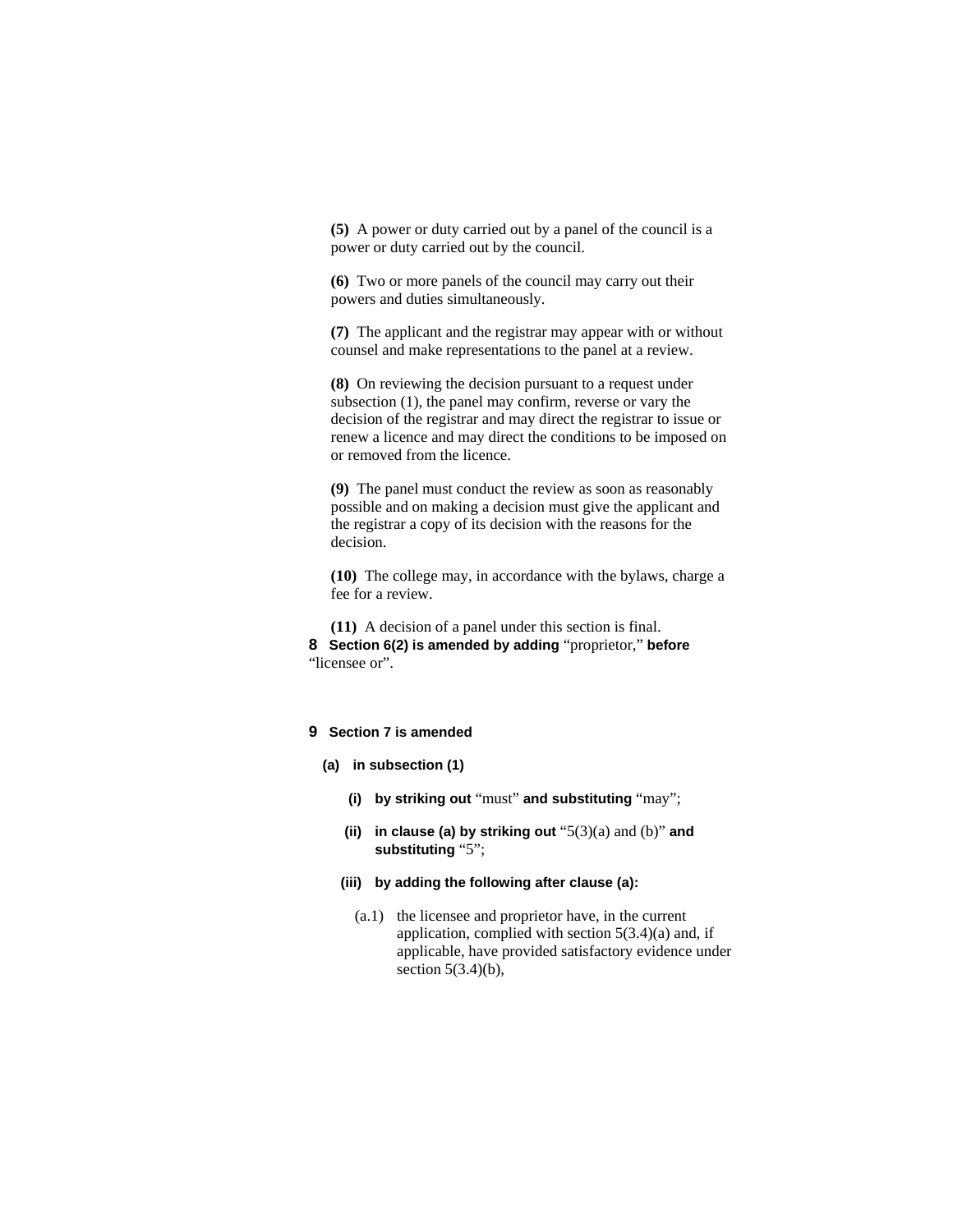### **(b) by adding the following after subsection (1):**

**(1.1)** The registrar must consider the application, make a decision and give the applicant a copy of the decision as soon as reasonably possible.

# **10 Section 9 is repealed and the following is substituted:**

#### **Notice of pharmacy personnel**

**9** A licensee must, in accordance with the regulations, inform the registrar as to who is employed in the practice of pharmacy at the pharmacy and who is the proprietor of the pharmacy and must inform the registrar of any change with respect to the employees or the proprietor.

### **11 Section 10 is amended**

**(a) in subsection (1)(b) by striking out** "under the regulations or by an order under section 23(3)";

#### **(b) in subsection (3)**

- **(i) by adding the following after clause (b):**
- (b.1) Schedule 7.1 of the *Government Organization Act*;
- **(ii) in clause (c) by striking out** "sale" **and substituting**  "manufacturing, sale, supply".

### **12 Section 11 is repealed and the following is substituted:**

#### **Proprietor's obligation**

**11(1)** A proprietor must maintain an address for notices and service in Alberta and must, in accordance with the regulations, inform the registrar of it and any changes to it.

**(2)** A proprietor shall not direct or influence or attempt to direct or influence the management or operation of a licensed pharmacy in any way that contravenes or could result in the contravention of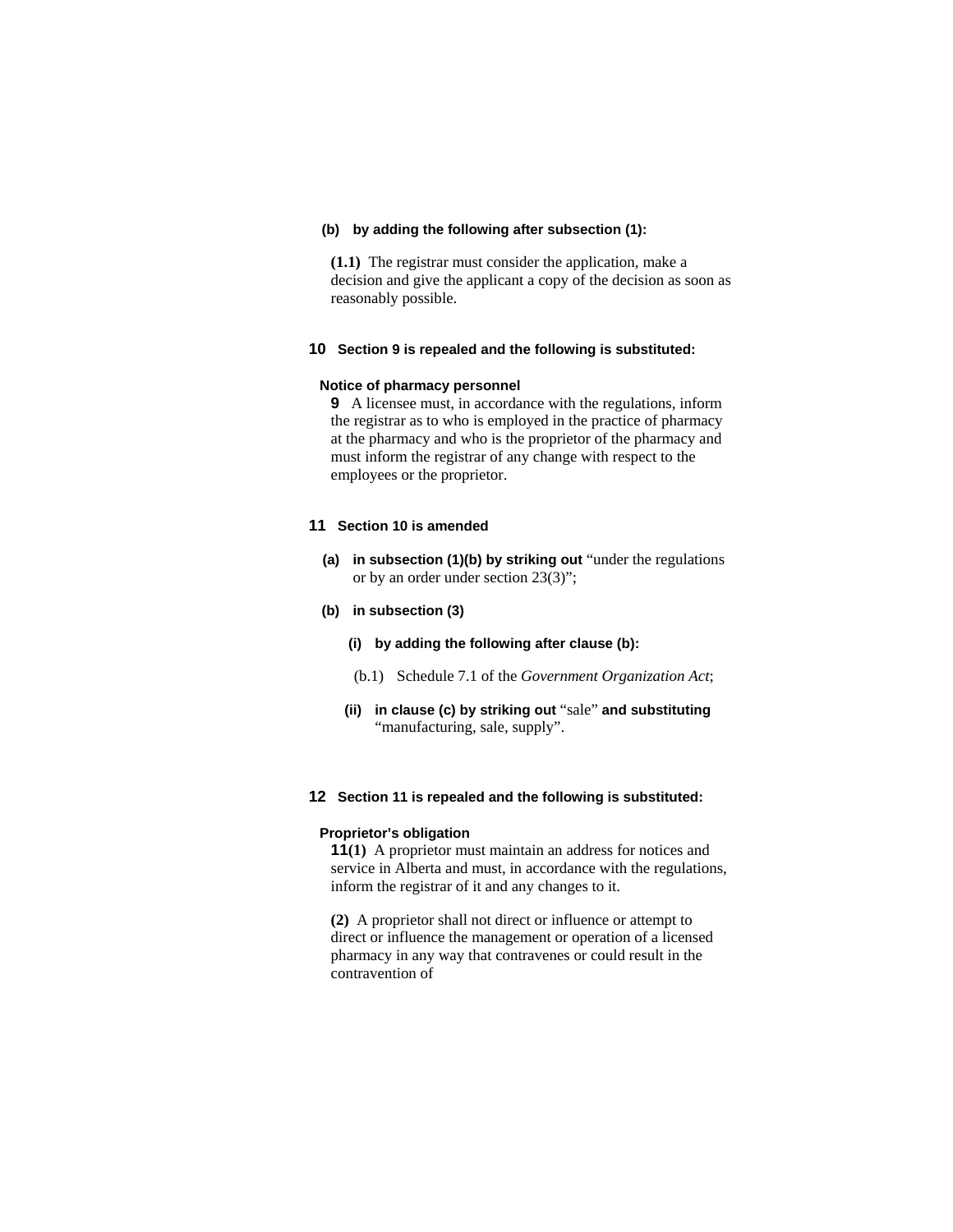- (a) a condition imposed on the licence,
- (b) an order made under this Act,
- (c) this Act,
- (d) the *Health Professions Act*,
- (e) Schedule 7.1 of the *Government Organization Act*, or
- (f) any Act or any regulation under an Act of the Legislature of Alberta or the Parliament of Canada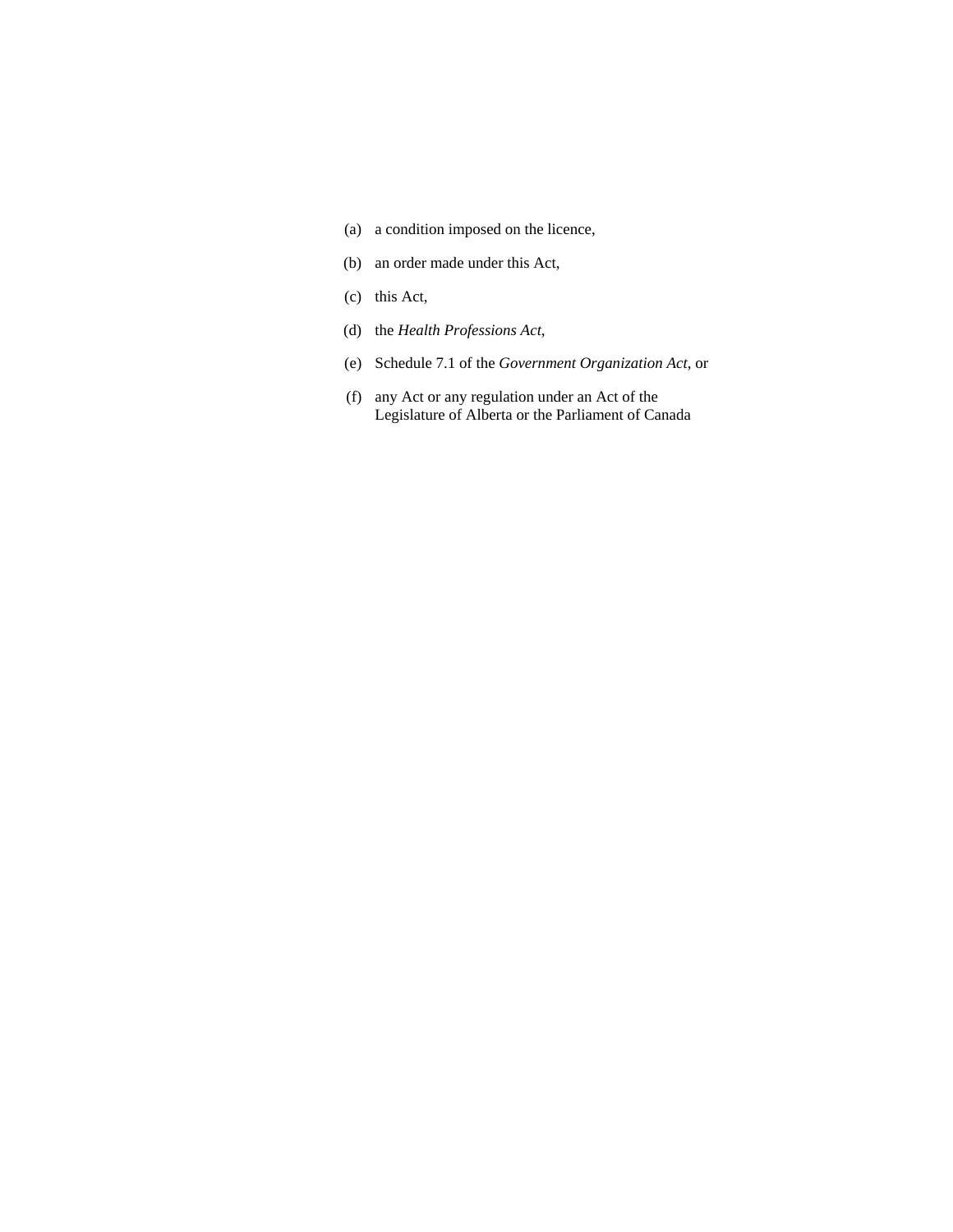relating to the compounding, prescribing, dispensing, manufacturing, sale, supply or distribution of drugs.

#### **13 The following is added after section 11:**

### **Pharmacist in attendance**

**11.1** Unless the regulations authorize otherwise, a licensee must ensure that there is always a pharmacist who is registered in either the clinical register category or the courtesy register category of the college's regulated members register present and supervising the practice of pharmacy at the licensed pharmacy when the public has access to the licensed pharmacy.

#### **Practice visits**

**11.2** A licensee and a proprietor must co-operate with practice visits that are conducted in accordance with section 51 of the *Health Professions Act*.

# **14 Section 12(2) is repealed.**

# **15 Section 14 is amended**

### **(a) in subsection (1)**

- **(i) by adding the following after clause (b):**
- $(b.1)$  subject to subsection  $(1.1)$ , if the location of the pharmacy changes from the location indicated on the register under section 5(5)(b),
- **(ii) by striking out** "or" **at the end of clause (e) and adding the following after clause (e):**
- (e.1) subject to subsection (1.2), if there is a change in a major shareholder of a proprietor that is a corporation, or
- **(b) by adding the following after subsection (1):**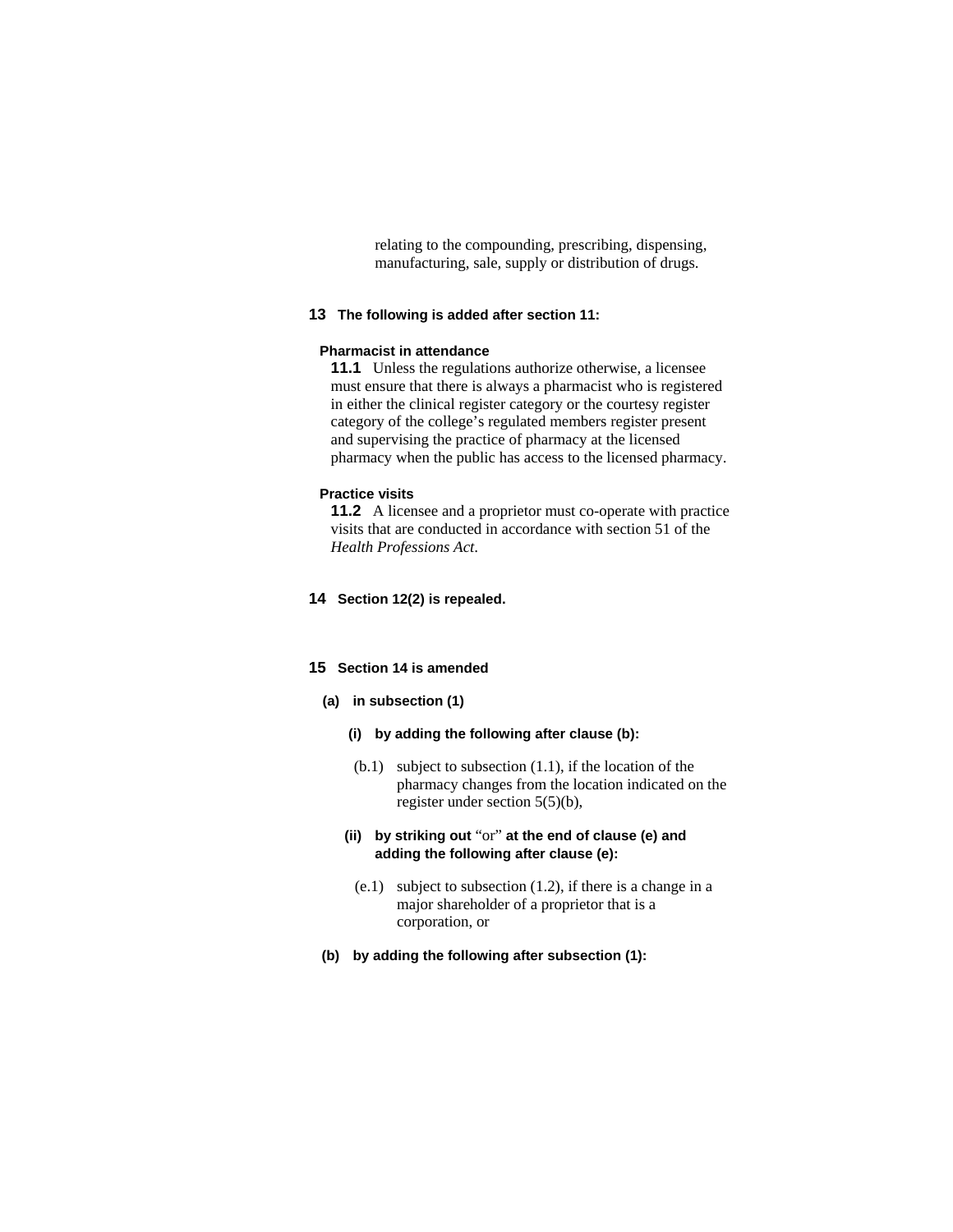**(1.1)** A licence does not terminate under subsection (1)(b.1) if the licensee has given the registrar advance notice in accordance with the regulations and the registrar has approved the change in location on being satisfied that the new pharmacy complies with this Act, any condition imposed on the licence and any order made under this Act.

**(1.2)** A licence does not terminate under subsection (1)(e.1) if the licensee has given the registrar advance notice in accordance with the regulations and the registrar has approved the change on being satisfied that the licensee and proprietor will comply with this Act, any condition imposed on the licence and any order made under this Act.

#### **16 The following is added after section 18:**

#### **Custodian**

**18.1** If

- (a) pharmacy services are no longer provided at the licensed pharmacy, or
- (b) the licensee does not comply with section 10(2),

the Court of Queen's Bench may, on application by the college, either without notice or on any notice that the Court requires, by order, appoint a pharmacist, the college or any other suitable person as custodian to have custody of the licensed pharmacy for the purpose of temporarily managing the licensed pharmacy.

### **Additional orders**

**18.2** In addition to appointing a custodian under section 18.1, the Court may, by order,

- (a) direct the sheriff of any judicial district in Alberta to seize, remove and place in the custody of the custodian any or all of the property of the licensed pharmacy that is the subject of the order, and
- (b) authorize the sheriff to enter on land or premises or open any receptacle if there is reason to believe that property of the licensed pharmacy that is the subject of the order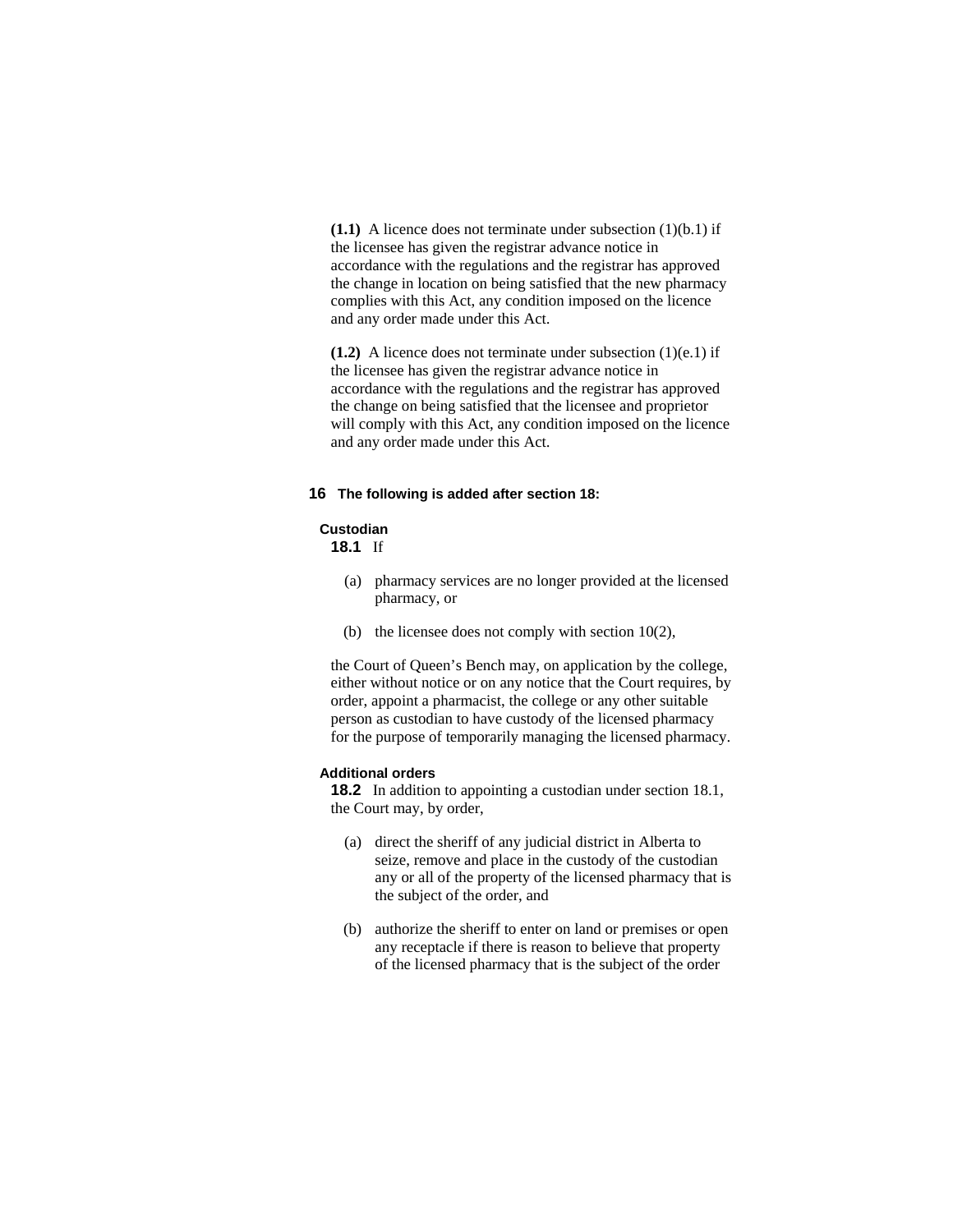may be found on the land or premises or in the receptacle.

### **Ancillary orders**

**18.3** The Court of Queen's Bench may, in an order under section 18.1 or on application at any later time, without notice or on any notice that the Court requires,

- (a) direct a holder of property of the licensed pharmacy that is the subject of an order under section 18.1 to deal with, hold, pay over or give the property to the custodian or to some other person the Court considers proper,
- (b) remove a custodian appointed by the order under section 18.1 and appoint another custodian,
- (c) give directions and advice to the custodian about the disposition of any or all of the property held by the custodian,
- (d) give directions as to the payment of the custodian's fees and the person by whom or property out of which they are to be paid, or
- (e) give directions or make further orders as the situation requires.

#### **Prompt service of order**

**18.4(1)** Unless otherwise directed, an order under section 18.1, 18.2 or 18.3 must be promptly served on the licensee whose licensed pharmacy is the subject of the order.

**(2)** The recipient of an order under section 18.1, 18.2 or 18.3, whether or not that person is the subject of the order, shall not dispose of any property that is the subject of the order unless directed to do so by the custodian or by order of the Court.

#### **Examination and disposal of property and information**

**18.5(1)** A custodian must make reasonable attempts to provide information to patients of the licensed pharmacy whose property is under the control of the custodian, including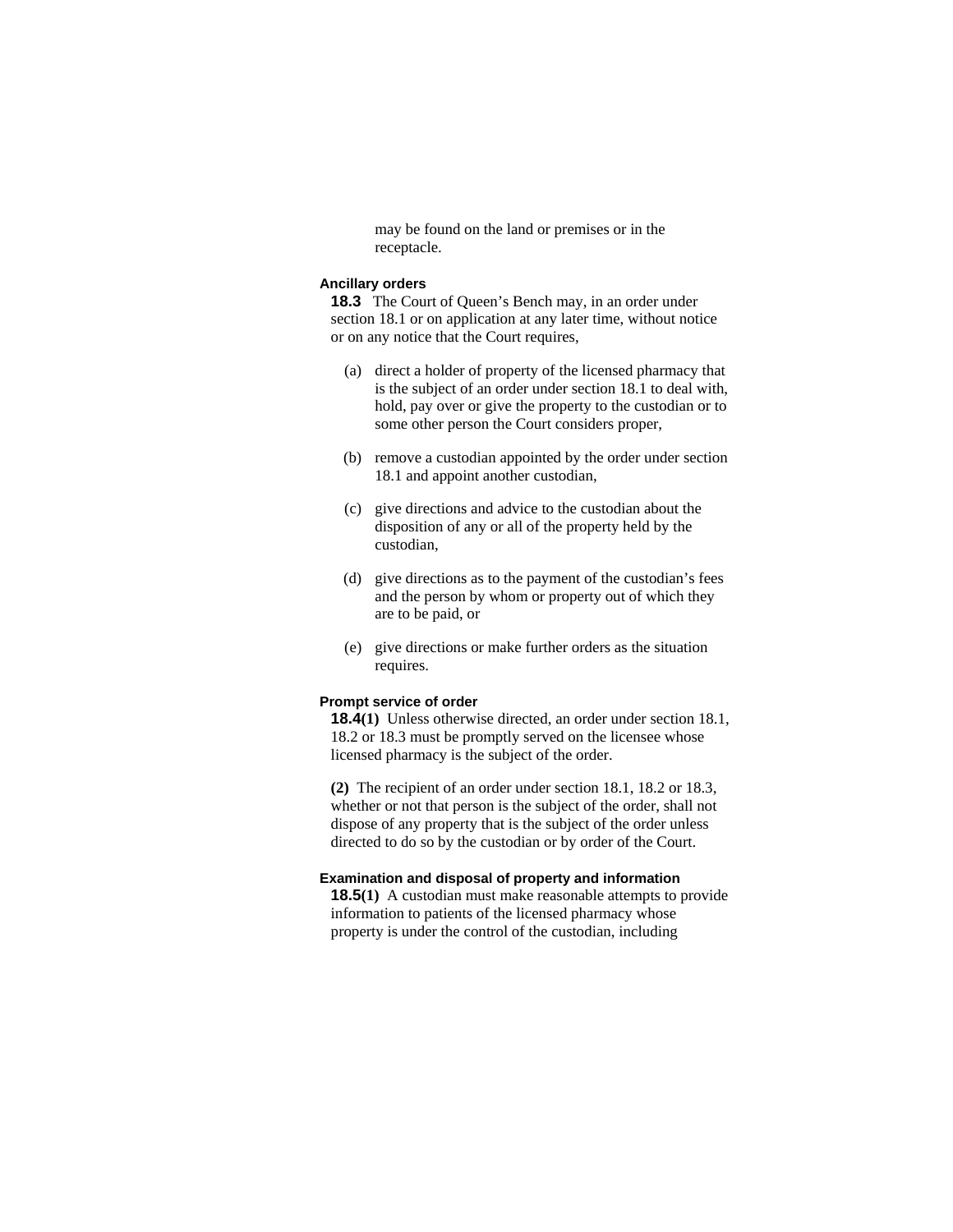- (a) information that the custodian has been appointed, the effect of the appointment and how the patients' needs will be met, and
- (b) if appropriate, information and property that the patients are entitled to claim.

**(2)** If the custodian is satisfied that a patient or other person is entitled to any information or property that is the subject of an order or direction under section 18.1, 18.2 or 18.3, the custodian may deliver the information and property to the patient or other person entitled to it.

#### **Modification or revocation of orders**

**18.6** A licensee with respect to a licensed pharmacy, or a proprietor of a licensed pharmacy, that is the subject of an order under section 18.1, 18.2 or 18.3 may apply to the Court of Queen's Bench at any time to have the order modified or terminated.

### **Custodian's fees and expenses**

**18.7(1)** The fees, costs and expenses of the custodian must be paid out of the property of the licensed pharmacy with respect to which the custodian is appointed and over which the custodian has authority, unless the Court otherwise directs.

**(2)** If the property is insufficient to pay the fees, costs and expenses of the custodian, the amount unpaid is a debt due to the college if the college has paid the fees, costs and expenses, or any of them, and may be recovered by the college in a civil action for debt.

# **17 Section 22 is amended**

#### **(a) in subsection (2)**

- **(i) in clause (a) by striking out** "registrar and licensee" **and substituting** "registrar, licensee and proprietor";
- **(ii) by repealing clause (b) and substituting the following:**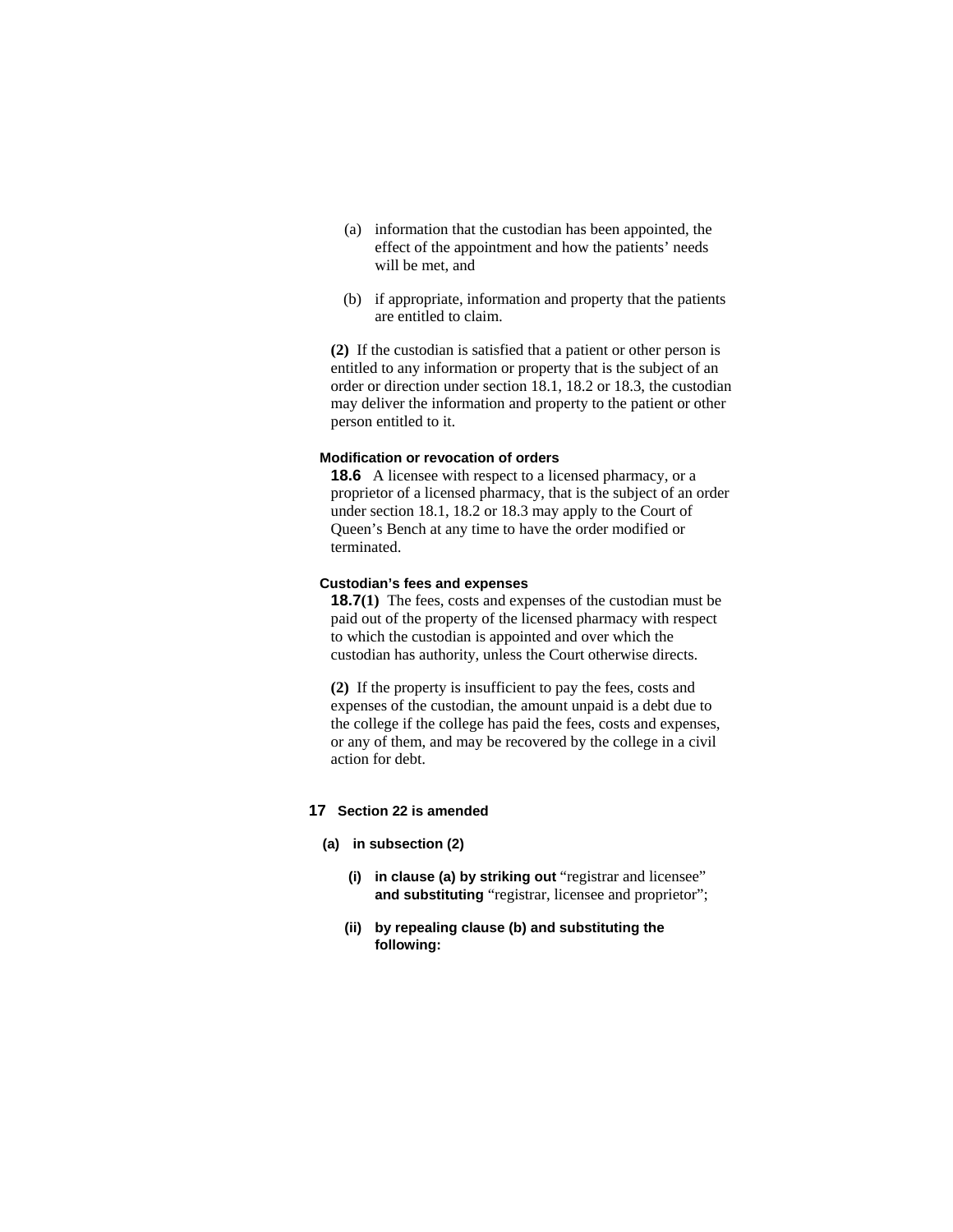(b) decide and advise the registrar, licensee and proprietor whether or not the results of the inspection were satisfactory, and

# **(b) by adding the following after subsection (2):**

**(2.1)** If the results of an inspection were not satisfactory, the field officer may direct the licensee or proprietor or both to undertake specified actions to ensure compliance with this Act.

**(2.2)** If a licensee or a proprietor has received a direction pursuant to subsection (2.1), the licensee or proprietor must comply with the direction.

# **(c) by adding the following after subsection (3):**

**(4)** On receiving a direction pursuant to subsection (2.1), a licensee or proprietor may, by written request to the registrar within 30 days of receipt of the direction, request a review of the direction.

**(5)** The written request under subsection (4) must state the name of the applicant, identify the direction in respect of which a review is requested and set out the reasons why the direction should be reversed or varied.

**(6)** The council must establish a panel of 3 members of the council that includes a public member, as defined in the *Health Professions Act*, and schedule a hearing within 60 days of receipt of the written request for a review.

**(7)** If a member designated under subsection (6) is not available or not capable of carrying out the powers and duties of a member, the panel may continue the review in which the

member was participating and carry out its powers and duties with respect to that review.

**(8)** A power or duty carried out by a panel of the council is a power or duty carried out by the council.

**(9)** Two or more panels of the council may carry out their powers and duties simultaneously.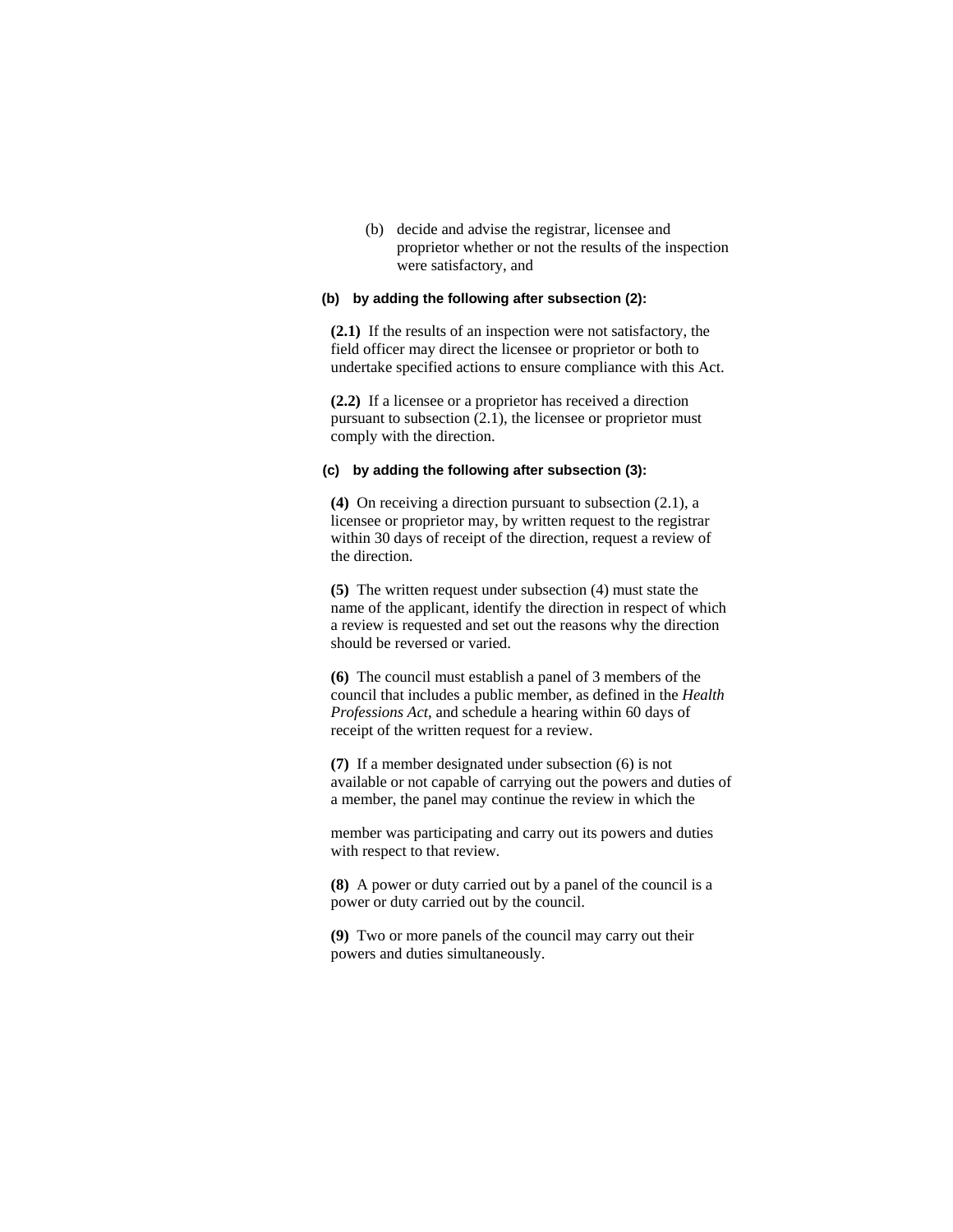**(10)** The applicant and the field officer may appear with or without counsel and make representations to the panel at a review.

**(11)** On reviewing the direction pursuant to a request under subsection (4), the panel may

- (a) confirm, reverse or vary the direction of the field officer and make any direction that the field officer could have made,
- (b) refer the matter back to the field officer and direct the field officer to make a further assessment and make a direction under subsection (2.1), and
- (c) make any further order the panel considers necessary for the purposes of carrying out its decision.

**(12)** The panel must conduct the review as soon as reasonably possible and on making a decision must give the applicant, the field officer and the registrar a copy of its decision with the reasons for the decision.

**(13)** The college may, in accordance with the bylaws, charge a fee for a review.

**(14)** A decision under this section is final.

# **18 Section 23 is amended**

# **(a) by repealing subsection (1) and substituting the following:**

#### **Regulated member complaints**

**23(1)** A complaint about the alleged misconduct of a regulated member must be made to the complaints director in accordance with the *Health Professions Act* and must be dealt with in accordance with Part 4 of that Act.

- **(b) in subsection (2) by striking out** "person referred to in subsection (1)" and substituting "regulated member";
- **(c) in subsection (3)**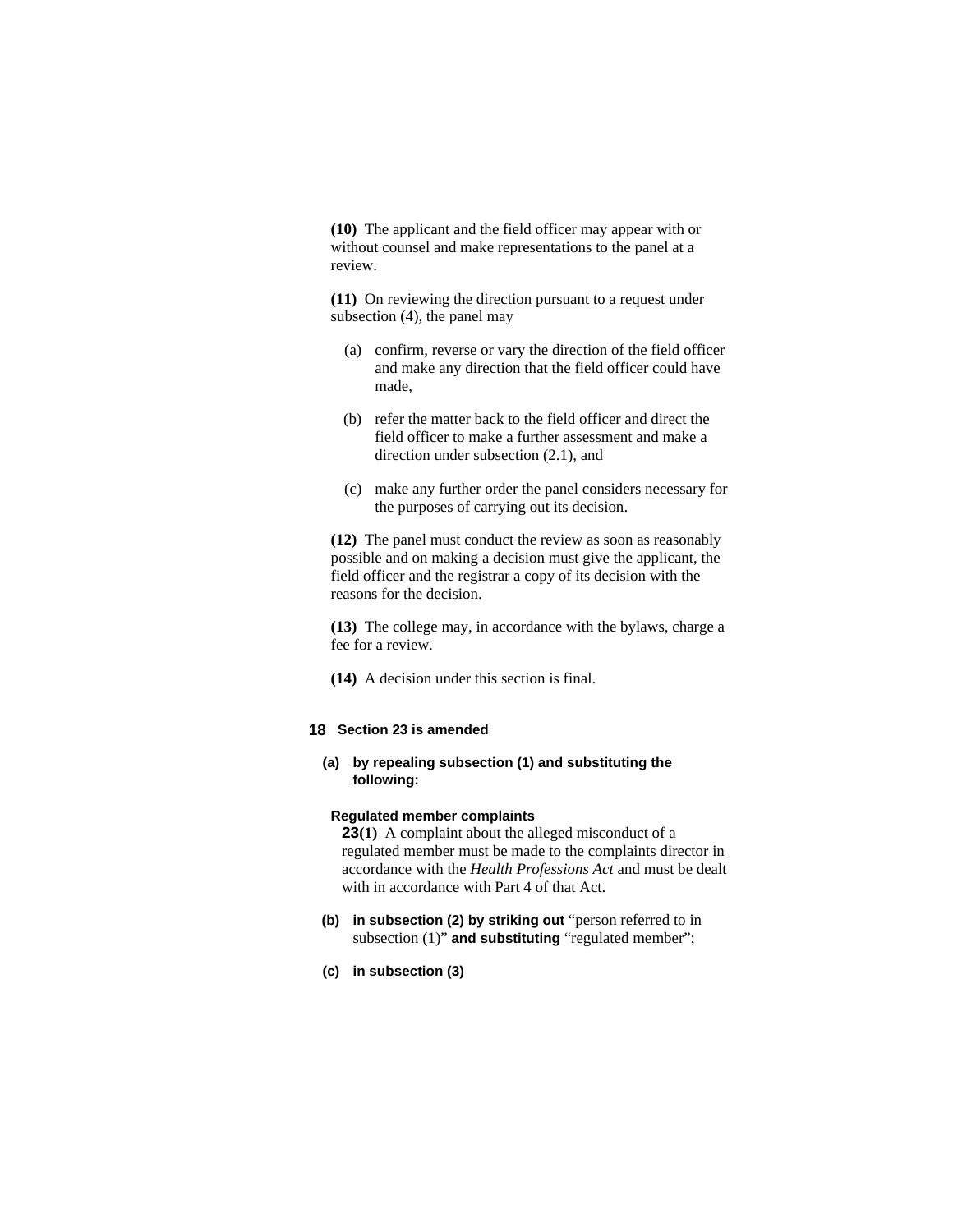**(i) in clauses (c), (d) and (e) by striking out** "pharmacist" **and substituting** "regulated member";

### **(ii) by adding the following after clause (f):**

 (g) order that the regulated member pay the costs of the college associated with the enforcement of an order made under clauses (b) to (f).

### **19 The following is added after section 23:**

### **Conditions, suspension during proceedings**

**23.1(1)** If a complaint has been made under section 23 or 24, a person or committee designated by the council may, on the recommendation of the complaints director or the hearing tribunal, in accordance with the regulations,

- (a) impose conditions on the licence, or
- (b) suspend the licence,

until the completion of proceedings under this Part.

**(2)** A licensee or proprietor may apply for an order of the Court of Queen's Bench to stay a decision by a person or committee under subsection (1) by filing an originating notice with the Court and giving a copy to the registrar.

### **20 Section 24 is amended**

- **(a) in subsection (1) by striking out** "pharmacist" **and substituting** "regulated member";
- **(b) in subsection (3) by striking out** "80 and 84," **and substituting** "65, 80 and 82,";
- **(c) in subsection (4) by adding** "is treated" **after** "investigated person".

### **21 Section 28 is amended**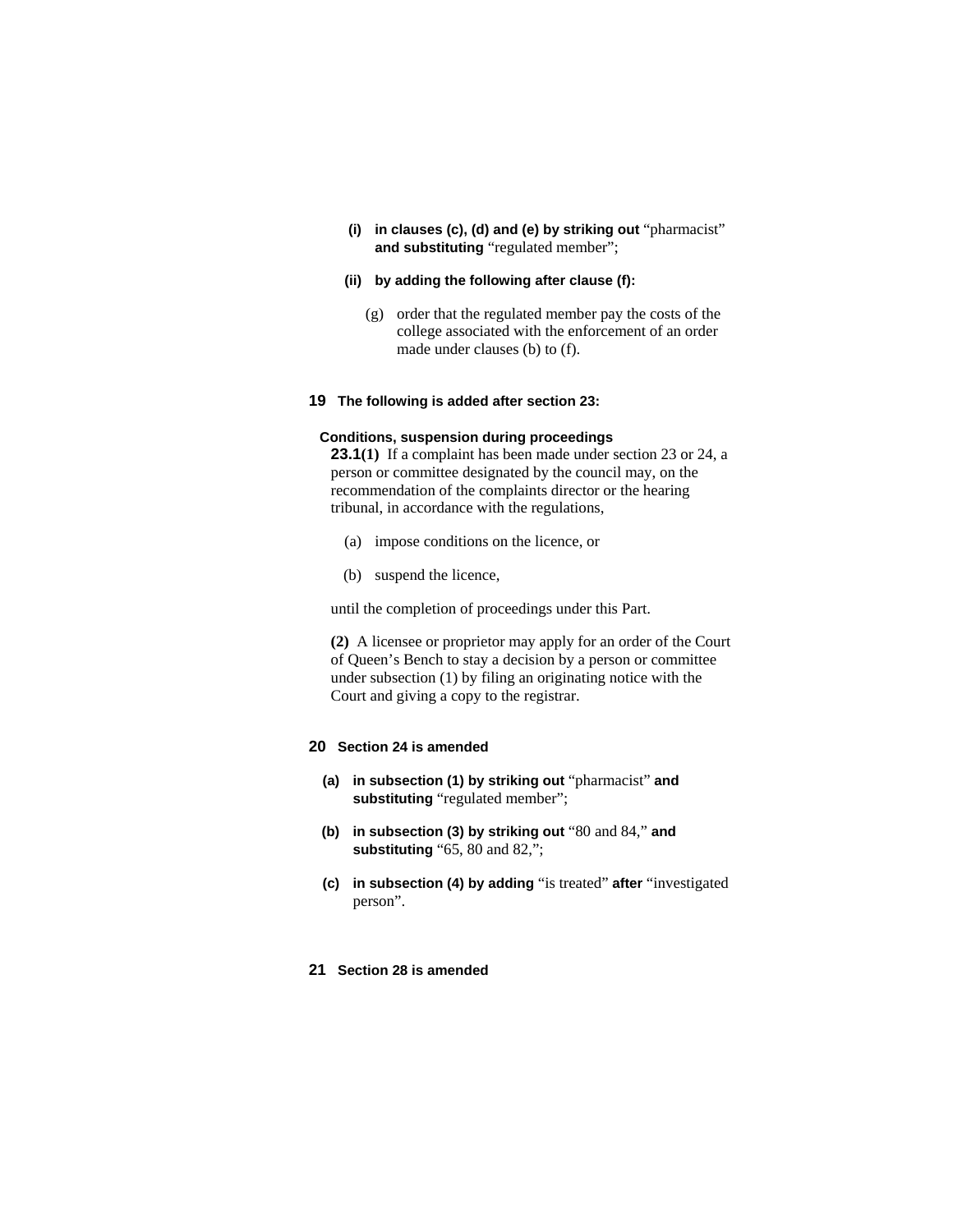#### **(a) in subsection (1)**

#### **(i) by adding the following after clause (a):**

- (a.1) respecting requirements and applications for licences and renewal of licences;
- (a.2) respecting licences, including limitations on a category of licence and the requirements that a pharmacy must meet;
- **(ii) in clause (d) by striking out** "professional products department" **and substituting** "dispensary and patient services areas";

#### **(iii) by adding the following after clause (d):**

- (d.1) respecting the operation of a licensed pharmacy;
- (d.2) respecting the storage of drugs, blood products, parenteral nutrition and health care products, aids and devices in a pharmacy;
- (d.3) respecting information management systems in pharmacies and the keeping of records by licensees and proprietors;
- (d.4) respecting the termination of licences and the conduct of reviews;

# **(iv) by repealing clause (i) and substituting the following:**

 (i) respecting the circumstances in which a licensed pharmacy may be temporarily without a pharmacist registered in either the clinical register category or the courtesy register category of the college's regulated members register and imposing conditions on the practice of pharmacy in the licensed pharmacy when such a pharmacist is not present;

# **(v) by adding the following after clause (i):**

 (i.1) respecting permanent and temporary closure of licensed pharmacies;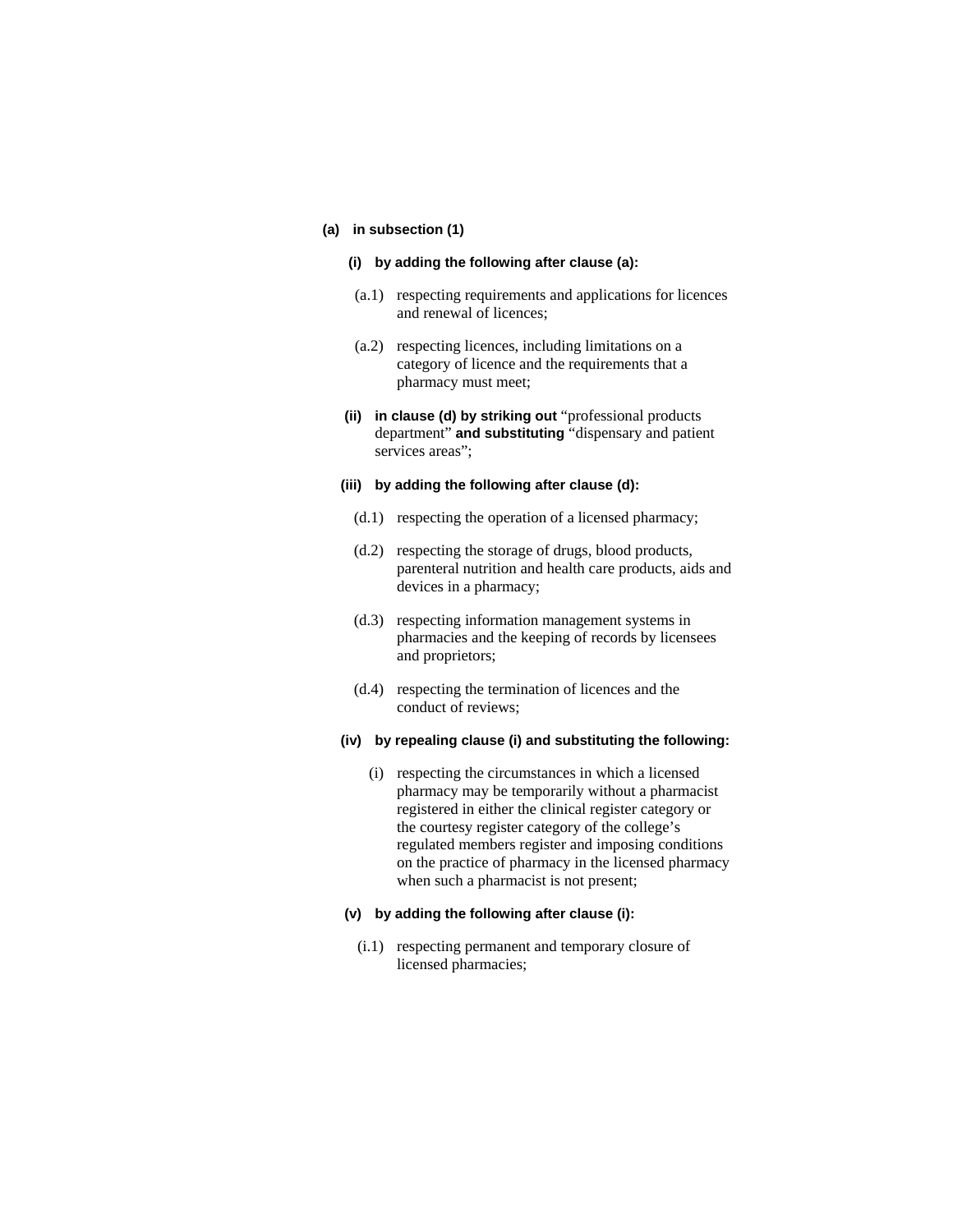(i.2) respecting the imposition of conditions on and the suspension of licences under section 23.1;

## **(vi) by repealing clause (m) and substituting the following:**

 (m) respecting the information and notices and advice that are required by Part 1 to be submitted to the registrar;

### **(vii) by repealing clause (n) and substituting the following:**

(n) respecting the approval of bylaws;

# **(viii) by repealing clauses (p) and (q) and substituting the following:**

 (p) defining words or expressions to be defined by the regulations and any other word or expression used in this Act that has not been defined in this Act;

# **(ix) by adding the following after clause (r):**

- (s) respecting information and records for the purposes of section 2(2).
- **(b) by repealing subsection (2).**

# **22 Section 29(1) is amended**

- **(a) in clause (a) by adding** "and reviews" **after** "licences";
- **(b) by adding the following after clause (f):**
	- (g) respecting the development or adoption of a code of ethics and standards for the operation of licensed pharmacies.
- **23 The following is added after section 29:**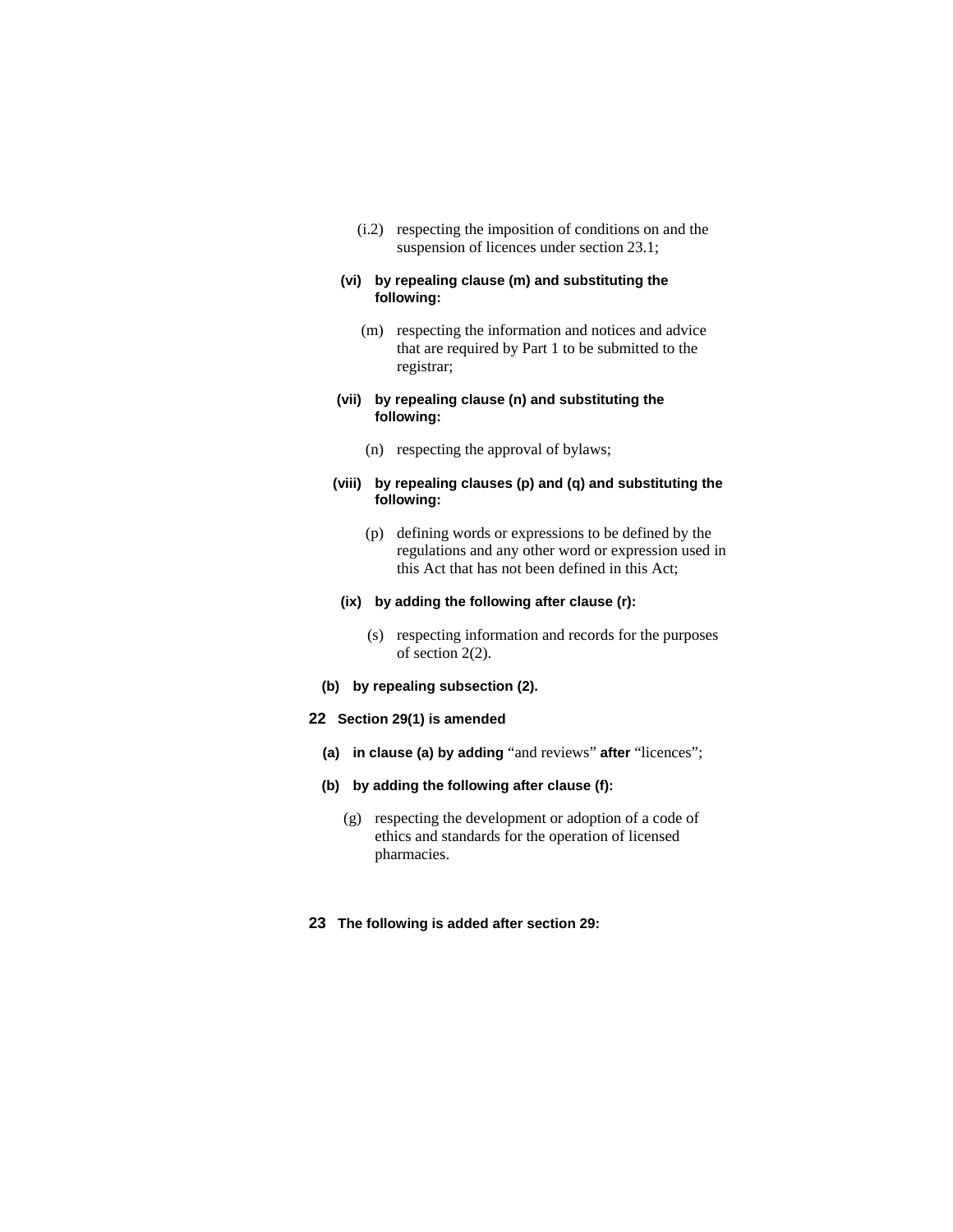### **Code of ethics, standards for the operation of licensed pharmacies**

**29.1(1)** The council may, in accordance with procedures set out in the bylaws, develop or propose the adoption of a code of ethics and standards for the operation of licensed pharmacies.

**(2)** The college must make available, for review and comment, a copy of a proposed code of ethics and proposed standards for the operation of licensed pharmacies to

- (a) its regulated members,
- (b) proprietors,
- (c) the Minister, and
- (d) any other person the council considers necessary.

**(3)** A council may adopt a code of ethics and standards for the operation of licensed pharmacies after it has reviewed and considered the comments received from a review described in subsection (2).

**(4)** The *Regulations Act* does not apply to codes of ethics and standards for the operation of licensed pharmacies approved under this section.

**(5)** The college must ensure that copies of the code of ethics and standards for the operation of licensed pharmacies adopted under subsection (3) are readily available to the public and regulated members, and the copies may be distributed in the manner directed by the council.

**24 Section 30 is amended by striking out** "dispensed" **and substituting** "compounded, dispensed, provided for sale".

#### **25 Section 31 is amended**

- **(a) in subsection (2)** 
	- **(i) in clause (a) by striking out** "dispensed for sale" **and substituting** ", subject to subsection (3), compounded,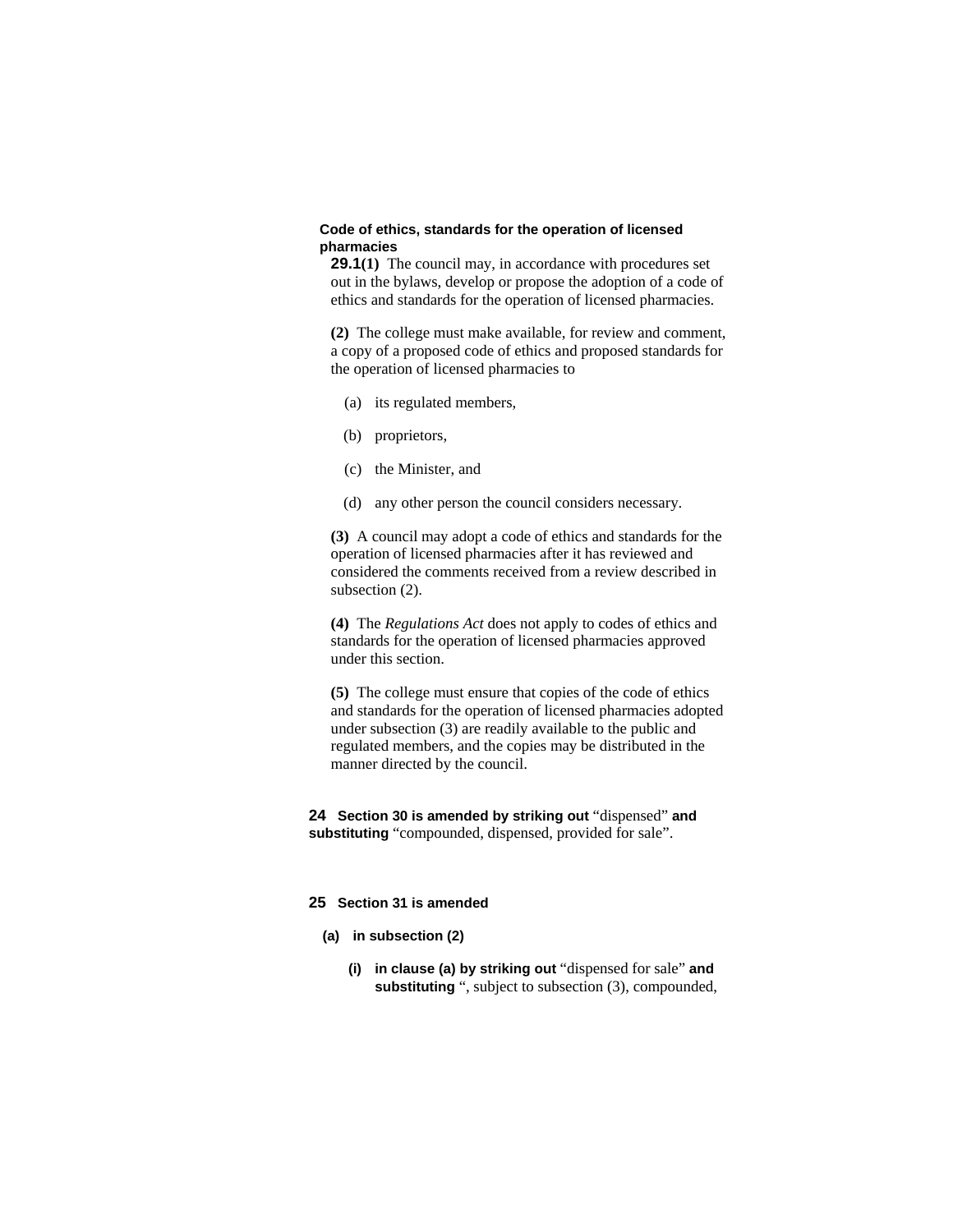dispensed or sold" **and by striking out** "and" **at the end of clause (a)**;

# **(ii) by repealing clause (b) and substituting the following:**

- (b) in a licensed pharmacy, be compounded, dispensed, provided for sale or sold only in the dispensary, and
- (c) in a licensed pharmacy, be stored only in the dispensary or other secure site authorized by the standards for the operation of licensed pharmacies adopted under section 29.1.

### **(b) by adding the following after subsection (2):**

**(3)** Subsection (2)(a) does not apply to the sale of a drug listed in Part II of Schedule F of the *Food and Drug Regulations*, C.R.C., c870, for administration to an animal if that sale complies with the requirements of section C.01.046 of that Regulation.

# **26 Section 32(2) is amended**

- **(a) in clause (a) by striking out** "sold" **and substituting**  "compounded, dispensed, provided for sale or sold";
- **(b) in clause (b) by striking out** "sold" **and substituting**  "compounded, dispensed, provided for sale or sold" **and by striking out** "and" **at the end of clause (b)**;
- **(c) by repealing clause (c) and substituting the following:**
	- (c) in a licensed pharmacy, be compounded, dispensed, provided for sale or sold only in the dispensary, and
	- (d) in a licensed pharmacy, be stored only in the dispensary or other secure site authorized by the standards for the operation of licensed pharmacies adopted under section 29.1.
- **27 Section 33(2) is amended**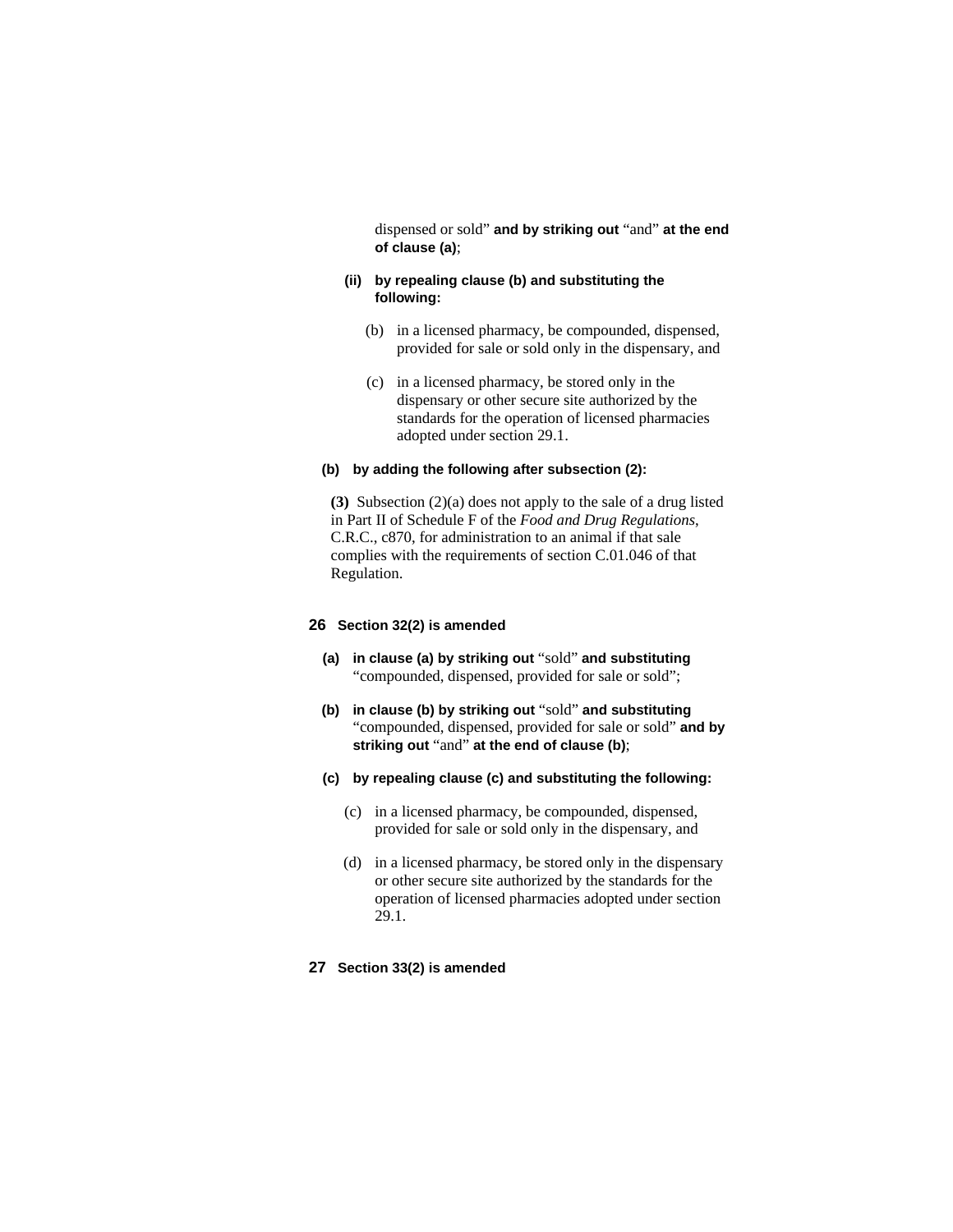**(a) in clause (a) by striking out** "sold" **and substituting**  "compounded, dispensed, provided for sale or sold";

### **(b) by repealing clause (b) and substituting the following:**

- (b) in a licensed pharmacy, be compounded only in the dispensary,
- (c) in a licensed pharmacy, be dispensed, provided for sale or sold only in the prescription department, and
- (d) in a licensed pharmacy, be stored only in the prescription department or other secure site authorized by the standards for the operation of licensed pharmacies adopted under section 29.1.

#### **28 Section 36 is amended**

### **(a) by repealing subsection (2) and substituting the following:**

**(2)** Subject to section 4(1) and (2), a person who operates a pharmacy but does not hold a licence or does not hold the appropriate category of licence is guilty of an offence.

- **(b) by repealing subsection (3)**.
- **29 Section 38 is amended by adding** "2(2)," **before** "3(1)".

### **30 Section 41 is amended**

- **(a) by renumbering it as section 41(1);**
- **(b) in subsection (1) by adding** "may make an order directing a person to comply with this Act and" **before** "may grant".

#### **(c) by adding the following after subsection (1):**

**(2)** The Court of Queen's Bench may include terms respecting the seizure, removal and disposition of drugs when granting an injunction under this section.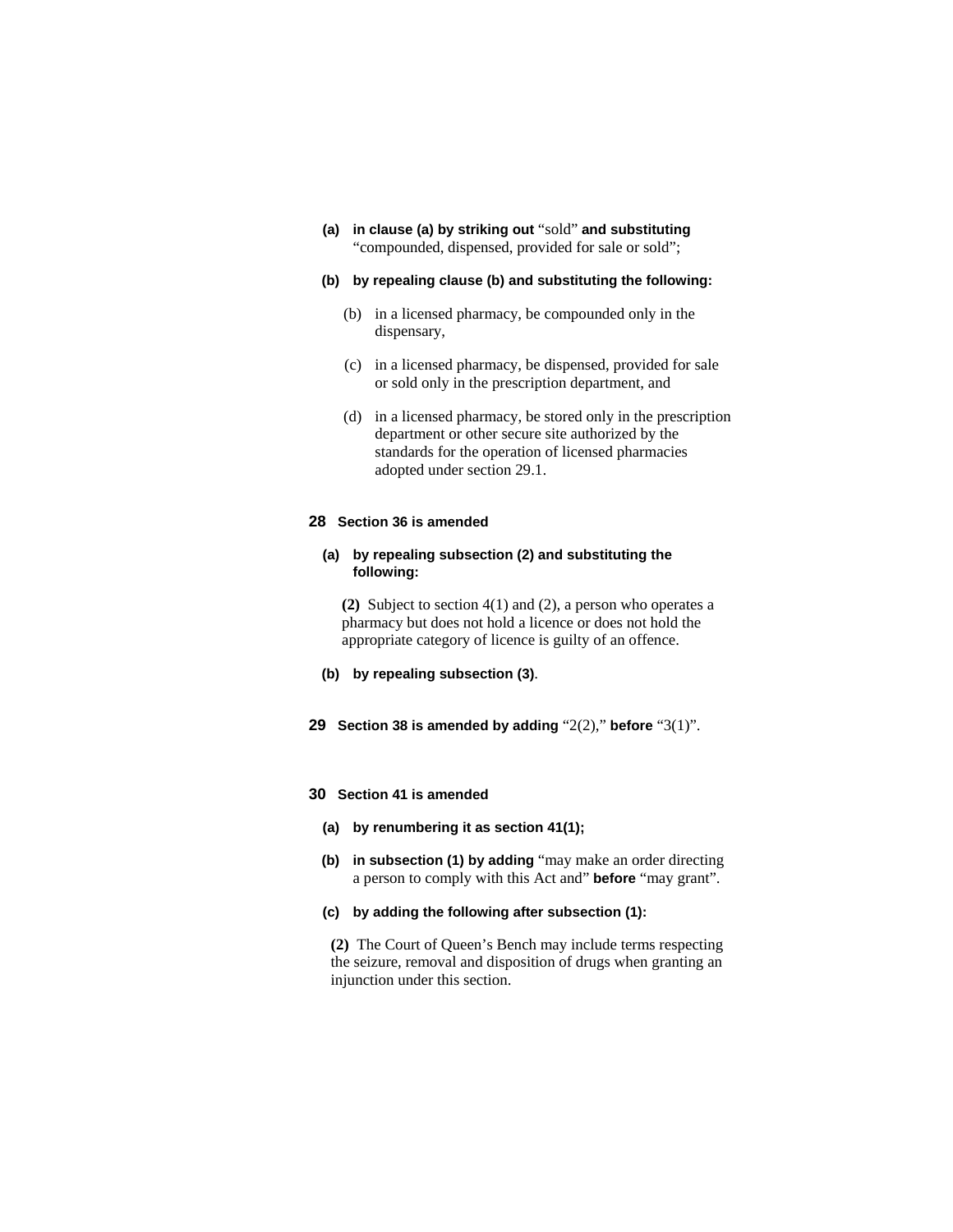# **31 Section 42(1) is amended by adding the following after clause (c):**

(d) a licensee who makes a report under section 10(3).

#### **Explanatory Notes**

**1** Amends chapter P-13 of the Revised Statutes of Alberta 2000.

- **2** Section 1 presently reads in part:
	- *1(1) In this Act,* 
		- *(d) "dispense" means to provide a drug, but does not include the administration of a drug;*
		- *(e) "drug" means a substance or combination of substances referred to in section 31, 32 or 33 or defined as an emergency release drug or an investigational drug and any combination of such a substance or substances with any other substance;*
		- *(j) "institution pharmacy" means a pharmacy that is operated by* 
			- *(i) an approved hospital as defined in the Hospitals Act,*
			- *(ii) a nursing home as defined in the Nursing Homes Act,*
		- *(iii) a correctional institution as defined in the Corrections Act,*
		- *(iv) a facility as defined in the Mental Health Act,*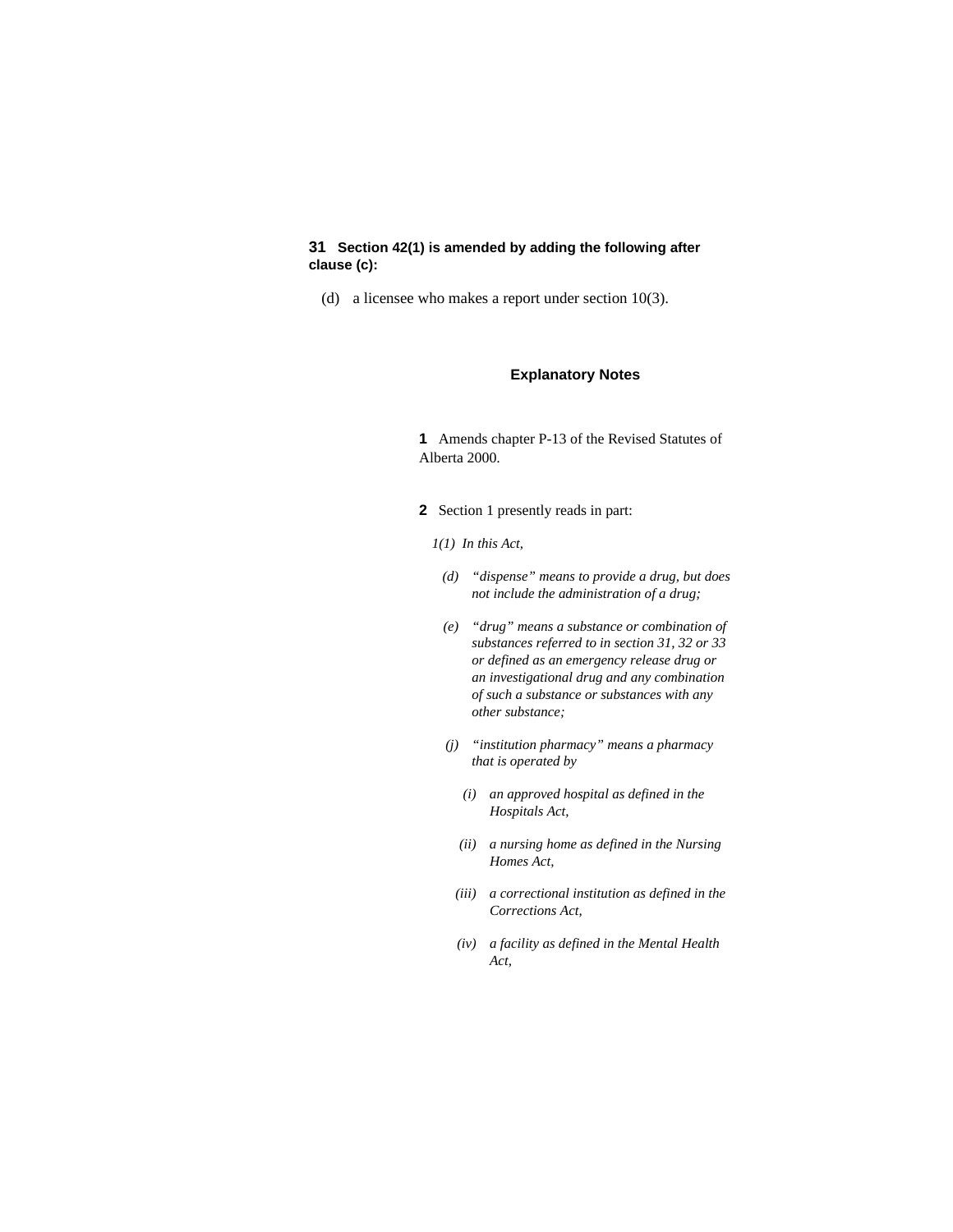- *(v) a diagnostic or treatment centre made available under section 49(b) of the Mental Health Act,*
- *(v.i) a facility that is operated by or that receives its current operating funds or part of them directly or indirectly from the Government of Alberta and is* 
	- *(A) a place of care for persons who are aged or infirm or who require special care,*
	- *(B) a hostel or other establishment operated to provide accommodation and maintenance for not fewer than 4 unemployed or indigent persons,*
	- *(C) an emergency shelter,*
	- *(D) a residential alcohol and drug abuse treatment centre,*
	- *(E) a group home or shelter for physically or mentally handicapped persons, or*
	- *(F) a vocational rehabilitation and training centre for physically or mentally handicapped persons,*
- *(vi) a facility as defined in the Social Care Facilities Review Committee Act, or*
- *(vii) an institution or facility operated by or approved by the Minister of Health and Wellness;*
- *(k) "investigational drug" means investigational drug as defined in the regulations for the purposes of this Act;*
- *(l) "licence" means a licence issued under section 5;*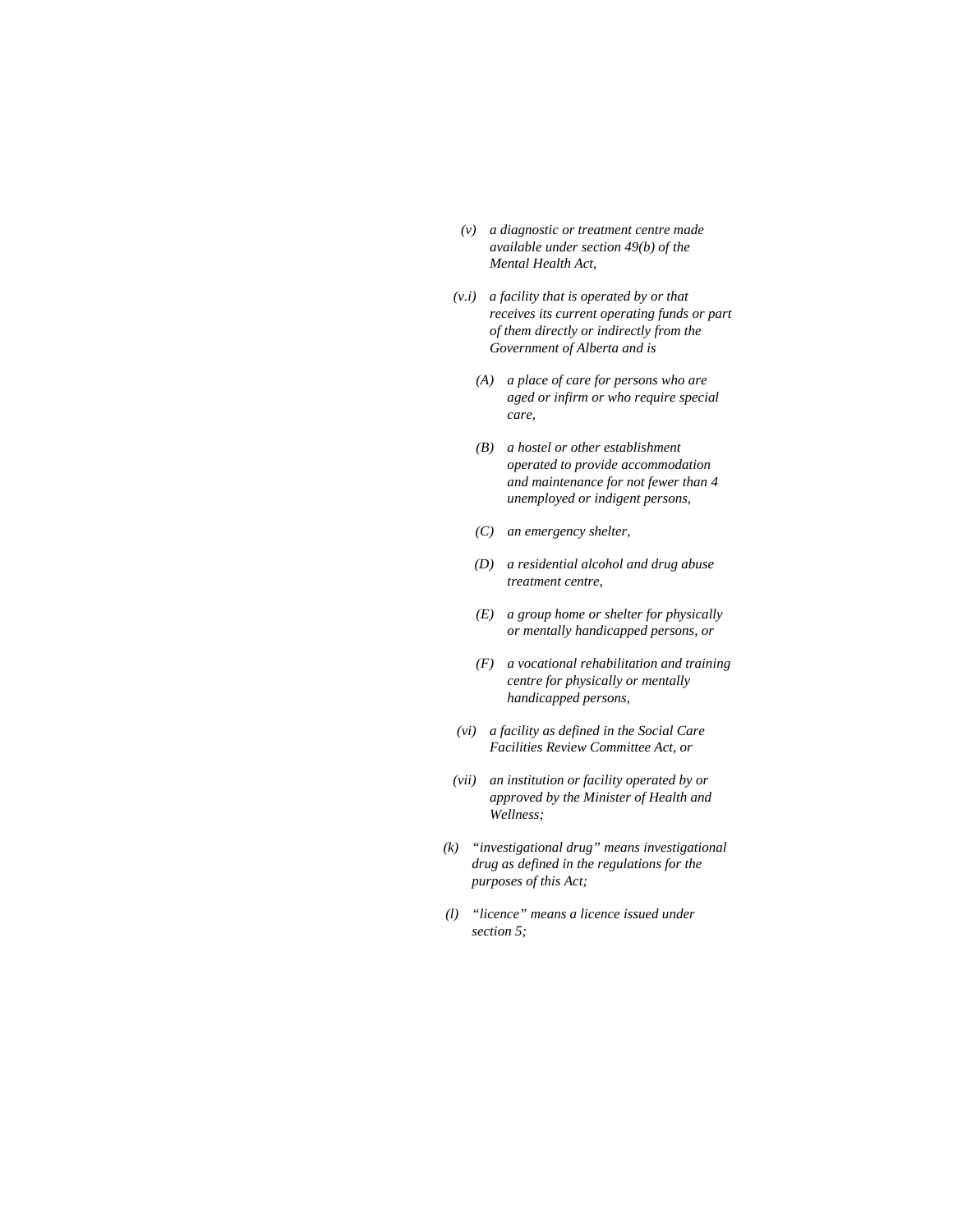- *(m) "licensed pharmacy" means a pharmacy in respect of which a pharmacist is issued a licence under section 5;*
- *(p) "misconduct" means an act or omission that* 
	- *(i) contravenes this Act, a code of ethics or standards for the operation of licensed pharmacies;*
	- *(ii) is detrimental to the best interests of the public;*
	- *(iii) is an attempt to obtain or results in obtaining a licence by false representation;*
	- *(iv) contravenes any Act of the Legislature of Alberta or of the Parliament of Canada relating to the compounding, dispensing, sale, supply or distribution of drugs;*
	- *(v) results in a conviction for an indictable offence, the subject-matter of which is related to any matter described in this clause or to commercial matters;*
	- *(vi) contravenes the Health Professions Act or a regulation made under that Act;*
	- *(vii) constitutes consent described in section 25;*
- *(viii) results in carrying on the practice of pharmacy with a person who is contravening an order described in section 23(3) or under section 26, a condition imposed on a licence under this Act or an order under Part 4 of the Health Professions Act pursuant to a complaint under section 23 of this Act;*
- *(ix) conduct that harms the integrity of the profession of pharmacists;*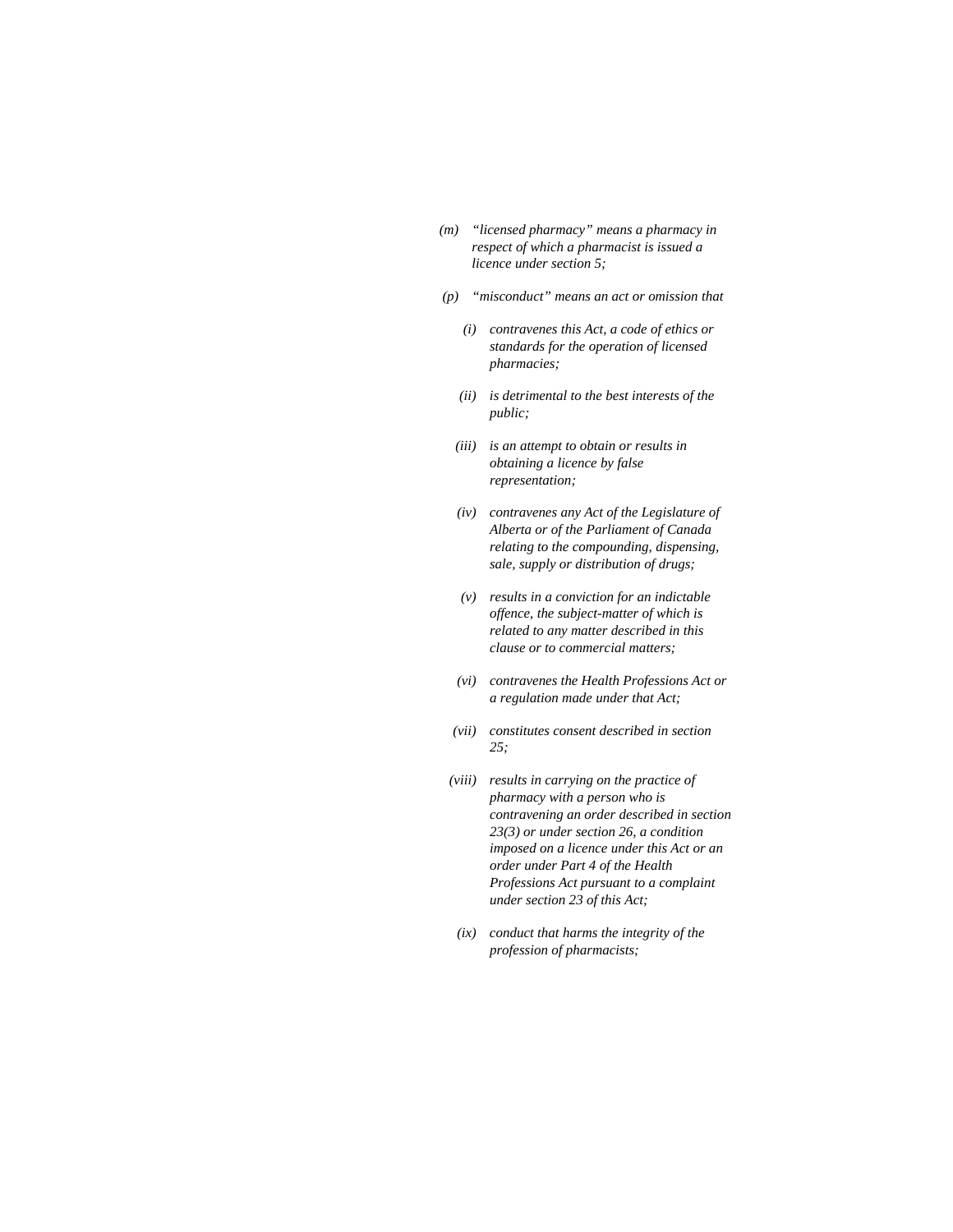- *(q) "patient" means a person who is receiving services from a hospital, nursing home, institution, facility or centre described in clause (j);*
- *(r) "pharmacist" means an individual who is registered under the Health Professions Act as a regulated member of the college and holds a practice permit issued under that Act, but does not include a pharmacy intern;*
- *(s) "pharmacy" means the premises or part of premises in which drugs are stored and from which drugs are dispensed;*
- *(v) "prescription" means a direction by a person who is authorized by an Act of the Legislature of Alberta or an Act of the Parliament of Canada to prescribe drugs, directing that a drug in a stated amount be dispensed for the person named in the direction;*
- *(bb) "satellite pharmacy" means satellite pharmacy as defined in the regulations for the purposes of this Act;*
- *(cc) "sell" means* 
	- *(i) to distribute, trade or barter in exchange for money or other valuable consideration,*
	- *(ii) to distribute or give away without expectation or hope of compensation or reward,*
	- *(iii) to keep for sale, and*
	- *(iv) to advertise or offer for sale,*

 *but in section 3(2) "sell" does not include to distribute or give away without expectation or hope of compensation or reward;* 

*(2) In this Act, a reference to "this Act" includes the regulations and bylaws made under this Act.*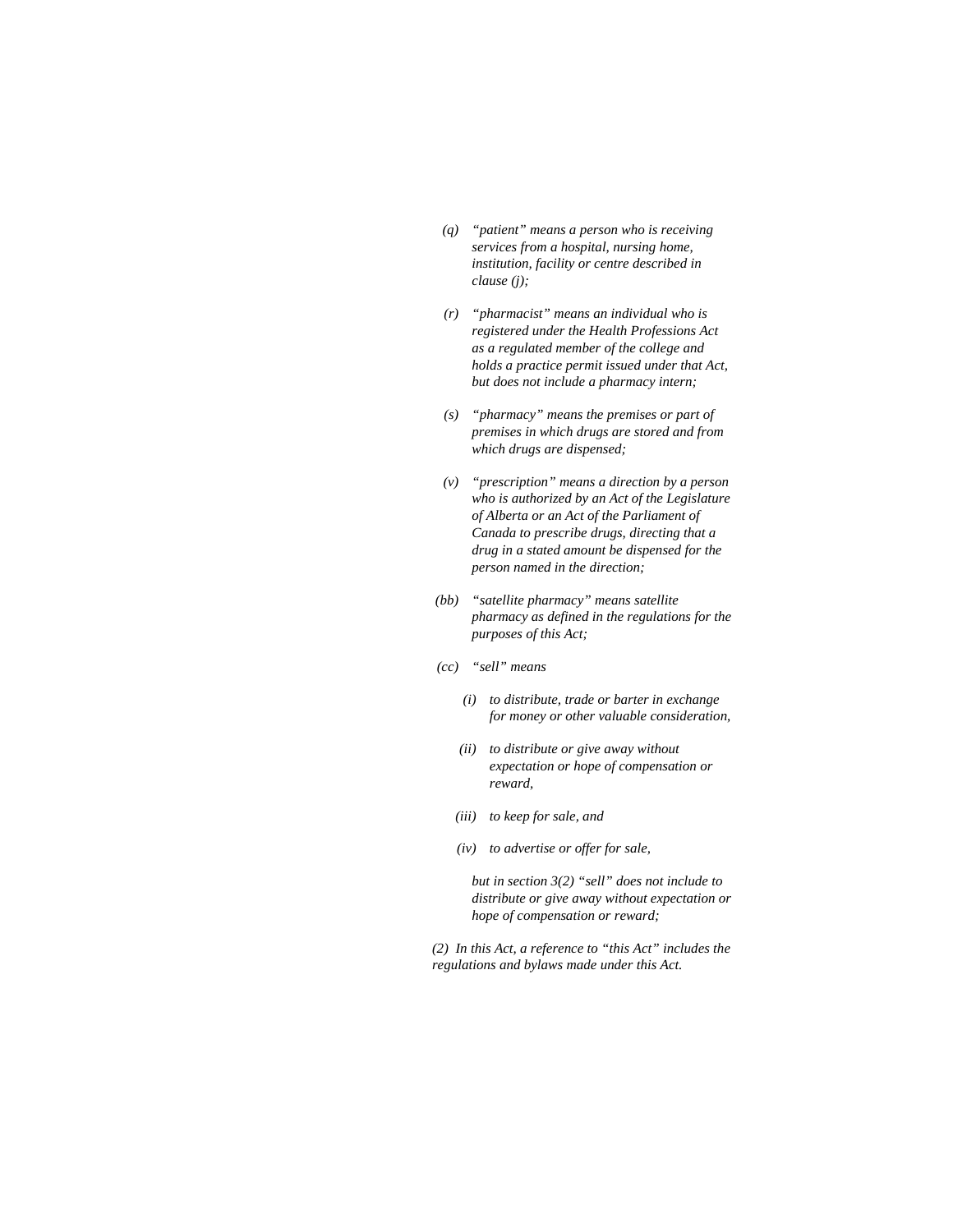# **3** Section 2 presently reads:

#### *2 Nothing in this Act*

- *(a) applies to a person who is authorized by law to sell drugs to a pharmacist, physician, dentist, registered veterinarian, podiatrist or optometrist;*
- *(b) applies to a sale of drugs carried out in accordance with the Livestock Diseases Act;*
- *(c) applies to or affects the practice of a profession or occupation by any person practising under the authority of any other enactment;*
- *(d) applies to a wholesale dealer who supplies drugs in the ordinary course of wholesale dealing, if the drugs are in sealed manufacturer's packages.*

# **4** Section 3 presently reads:

*3(1) Drugs may not be sold from a pharmacy to the public unless the pharmacy is operated under the management, control and supervision of a licensee.* 

*(2) An institution pharmacy must be a licensed pharmacy if it* 

- *(a) sells drugs to the public, or*
- *(b) charges an insurance company for drugs that it provides to a beneficiary of the insurance company.*

*(3) Despite subsections (1) and (2), an institution pharmacy is not required to be licensed when it sells* 

- *(a) an investigational drug,*
- *(b) an emergency release drug,*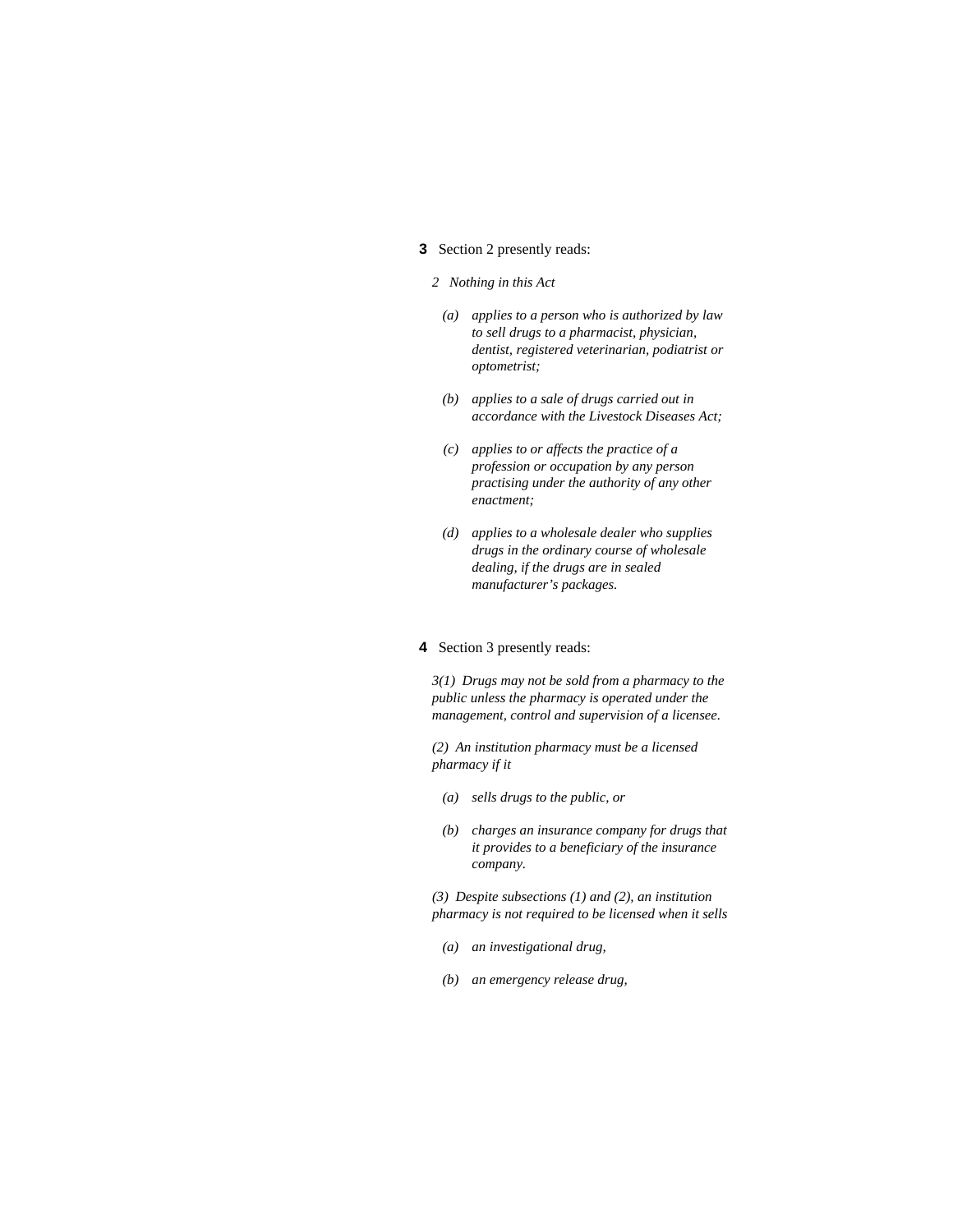- *(c) a drug to be added to a home parenteral therapy preparation,*
- *(d) a drug not readily available in a licensed pharmacy, or*
- *(e) a drug required by an individual who cannot readily obtain it from a licensed pharmacy.*

#### **5** Section 4 presently reads:

*4 An institution pharmacy may dispense drugs only to* 

- *(a) patients of the hospital, nursing home, institution, facility or centre in which the institution pharmacy is located,*
- *(b) patients of a hospital, nursing home, institution, facility or centre described in section 1(1)(j) that is affiliated with the hospital, nursing home, institution, facility or centre in which the institution pharmacy is located, or*
- *(c) patients of a hospital, nursing home, institution, facility or centre described in section 1(1)(j) that has entered into an agreement with the hospital, nursing home, institution, facility or centre in which the institution pharmacy is located to provide for sharing pharmacy facilities and services.*

### **6** Section 5 presently reads in part:

*5(1) An individual may apply to the registrar on the form set by the council for a licence.* 

*(2) An individual may hold only one licence.* 

*(3) The registrar must issue a licence to an applicant if the registrar is satisfied that*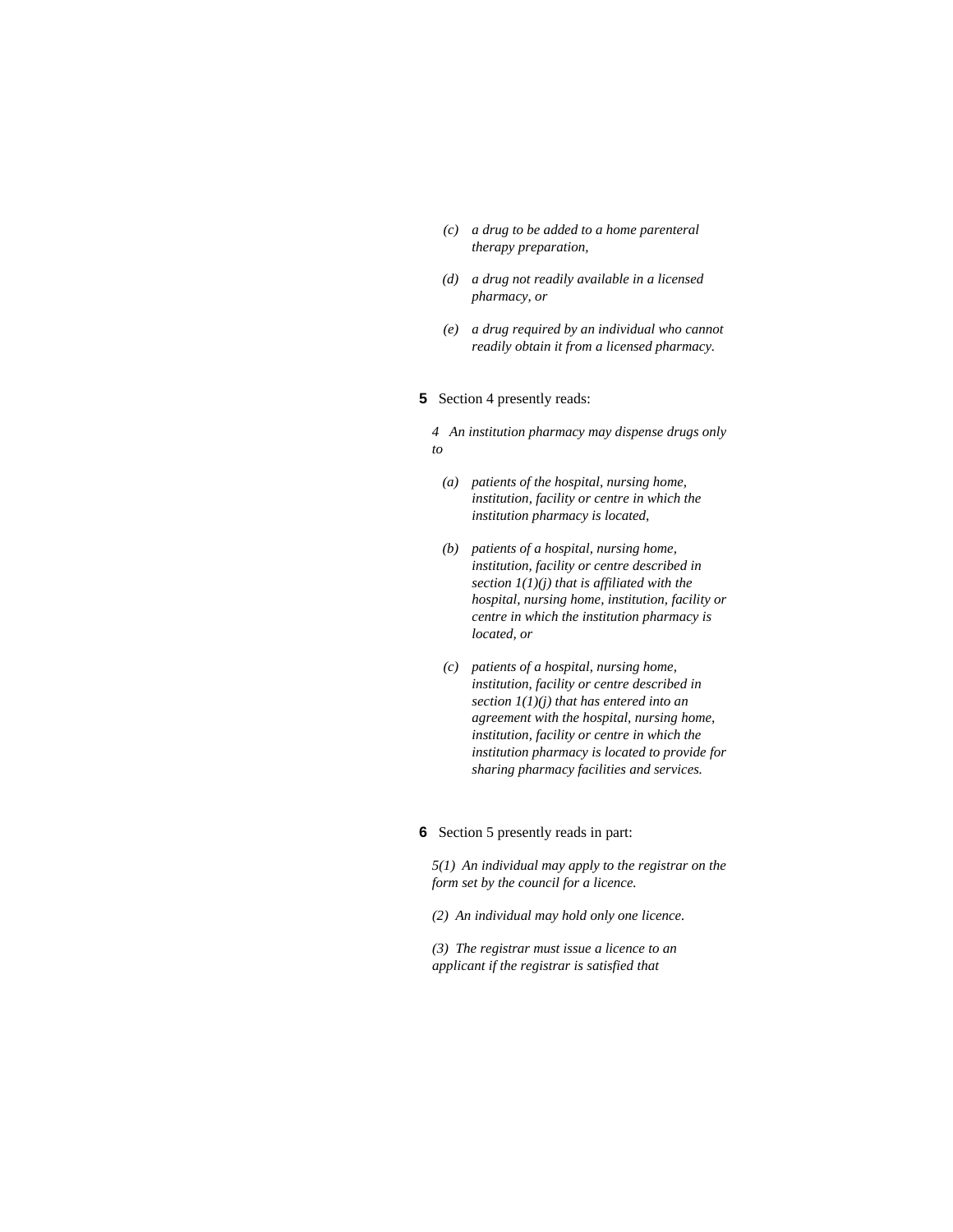#### *(a) the applicant*

- *(i) is a pharmacist,*
- *(ii) will personally manage, control and supervise a pharmacy with respect to the practice of pharmacy, and*
- *(iii) will comply with this Act and any order under section 26(1),*
- *(b) the pharmacy will be operated and the proprietor will act in accordance with this Act and any order under section 26(1), and*
- *(c) the applicant has paid the registration fees, dues and levies prescribed in the bylaws and any arrears or penalties.*

*(4) The registrar must state on the licence the names of the licensee and the pharmacy with respect to which the licence is issued.* 

*(5) The registrar must enter in the register under this Act* 

- *(a) the name of a person to whom a licence is issued under subsection (3),*
- *(b) the name and address of the pharmacy and of any proprietor of the pharmacy in respect of which the person referred to in clause (a) is issued the licence,*
- *(c) the name of any pharmacist employed to engage in the practice of pharmacy within the pharmacy described in clause (b), and*
- *(d) any other information required under the regulations.*

**7** Review of an application for or for a renewal of a licence.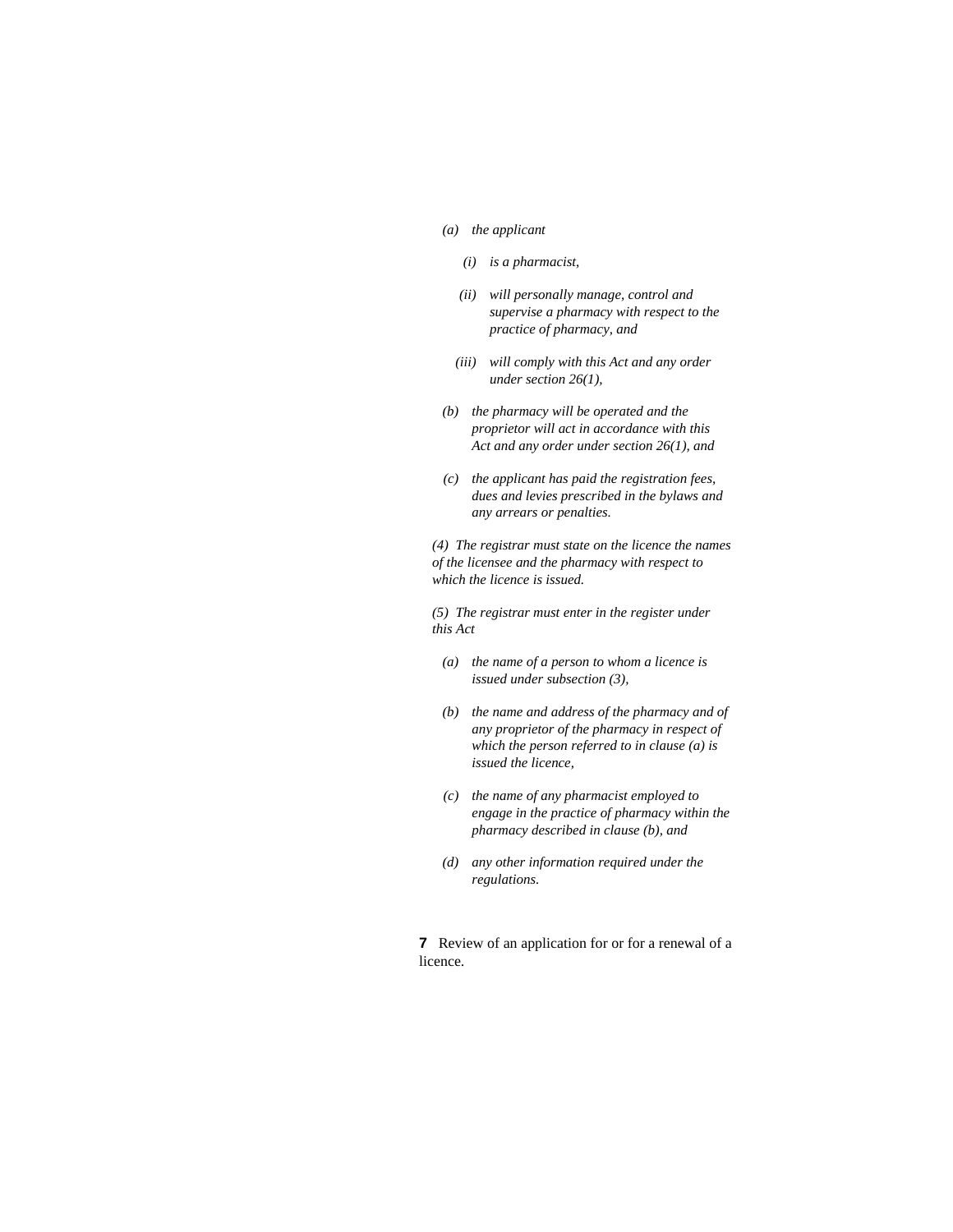# **8** Section 6(2) presently reads:

*(2) If a member of the public, during regular business hours, requests information on the register respecting a named licensed pharmacy, licensee or pharmacist employed within a licensed pharmacy, the college must provide the information described in section 5(5) with respect to the request.* 

### **9** Section 7 presently reads:

*7(1) On application by the licensee, the registrar must renew a licence if the registrar is satisfied that* 

- *(a) the licensee and the licensed pharmacy continue to meet the requirements of section 5(3)(a) and (b),*
- *(b) the information under section 5(5) pertaining to the licence is correct,*
- *(c) the licensee has provided the information required by the regulations, and*
- *(d) the licensee has paid the renewal fee, dues and levies prescribed in the bylaws and any arrears or penalties.*

*(2) The registrar may, in accordance with the regulations, impose conditions on a renewed licence.* 

#### **10** Section 9 presently reads:

- *9 A licensee must advise the registrar,*
- *(a) within 14 days after employing a pharmacist or pharmacy intern to engage in the practice of pharmacy in the licensed pharmacy, of the name of that pharmacist or pharmacy intern, and*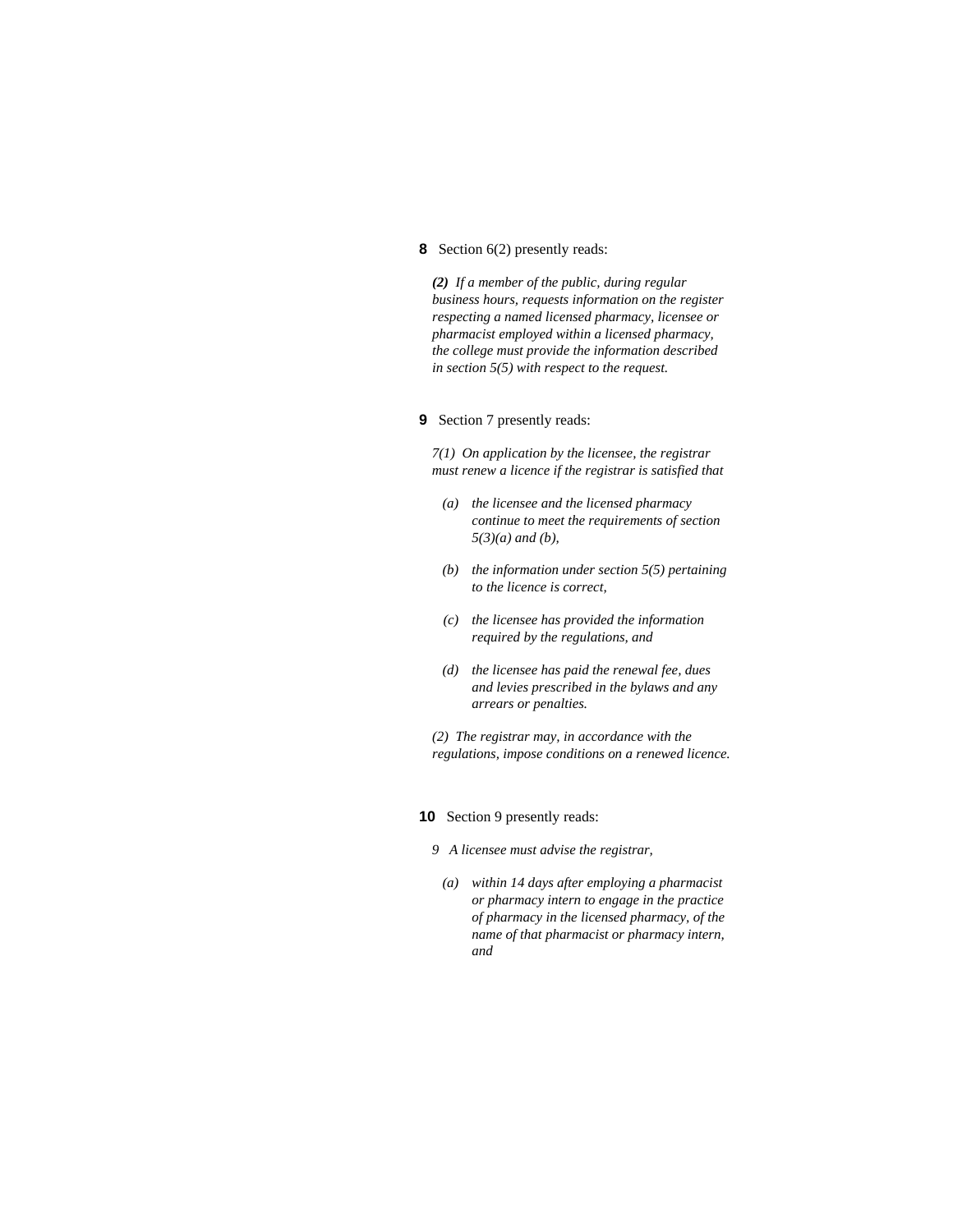*(b) within 14 days, if the proprietor ceases to be the proprietor, or if another person becomes a full-time or part-time proprietor, of the name of that proprietor in accordance with the regulations.* 

#### **11** Section 10 presently reads in part:

- *10(1) A licensee must* 
	- *(b) comply with any conditions imposed on the licence under the regulations or by an order under section 23(3).*

*(3) A licensee must report to the college any proprietor who directs, influences or attempts to direct or influence the management or operation of the licensed pharmacy in a way that contravenes or could result in the contravention of* 

- *(a) this Act;*
- *(b) the Health Professions Act;*
- *(c) any Act or regulation under an Act of the Legislature of Alberta or of the Parliament of Canada relating to the compounding or dispensing, sale or distribution of drugs.*

### **12** Section 11 presently reads:

*11 A proprietor must maintain an address for notices and service in Alberta and must notify the registrar of that address and of any changes to that address within 14 days.* 

- **13** Pharmacist in attendance. Practice visits.
- **14** Section 12 presently reads: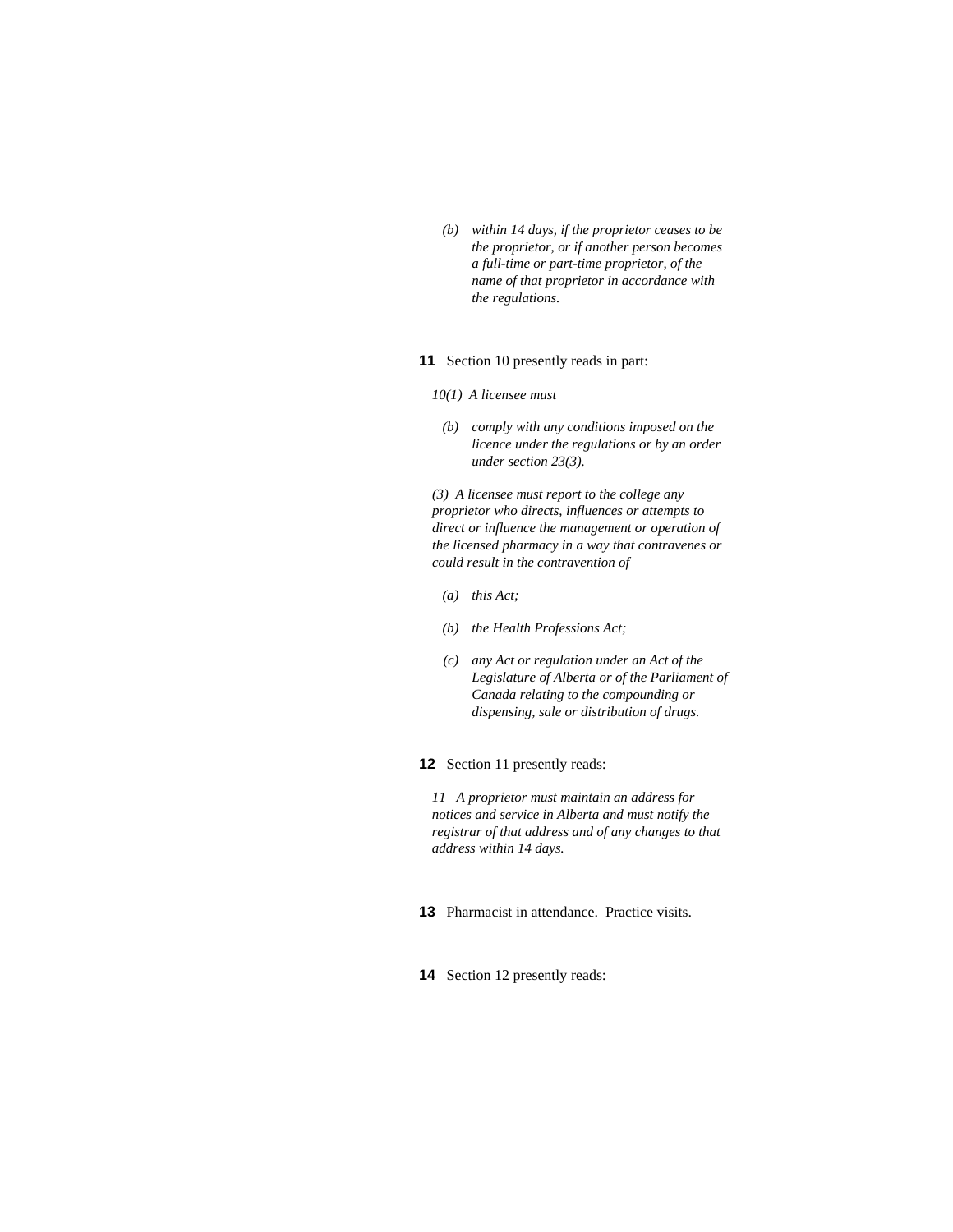*12(1) If the premises in which a licensed pharmacy operates are leased, the rent payable in respect of the premises may not be based on a percentage of the revenue obtained from the sale of drugs sold pursuant to prescriptions.* 

- *(2) Subsection (1) does not apply*
- *(a) to a lease that was in force at the time the former Act came into force, or*
- *(b) to the first renewal of a lease referred to in clause (a) if the terms of the renewal are not substantially different from the terms of the lease and the term of the renewed lease expires on or before January 1, 2000.*

#### **15** Section 14(1) presently reads:

- *14(1) A licence terminates*
- *(a) on the death of a licensee,*
- *(b) if the licensee ceases to be responsible for the management, control or supervision of a licensed pharmacy,*
- *(c) if the licensee's certificate of registration or practice permit issued under the Health Professions Act is suspended or cancelled under that Act,*
- *(d) if an order is made against the proprietor of a licensed pharmacy under section 26(1)(e),*
- *(e) if the proprietor of the pharmacy designated on the licence changes, or*
- *(f) if the licence is cancelled pursuant to section 23(3).*
- **16** Custodian orders.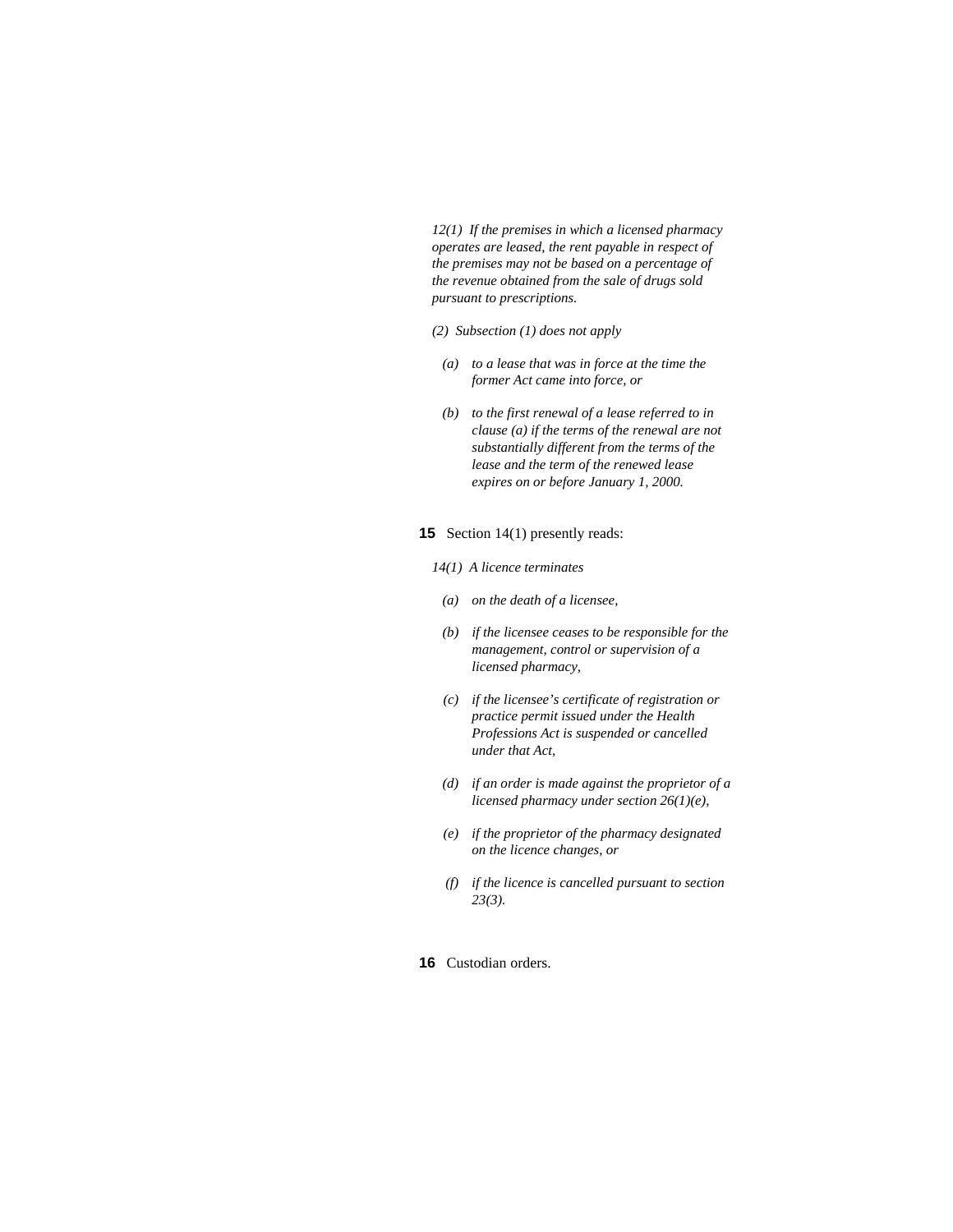### **17** Section 22 presently reads in part:

*(2) Within 90 days after completing an inspection, a field officer must* 

- *(a) give a report to the registrar and licensee setting out the findings of the inspection,*
- *(b) decide and advise the licensee and the registrar whether* 
	- *(i) the results from the inspection were satisfactory, or*
	- *(ii) the licensee must undertake specified actions in accordance with the regulations,*

#### *and*

 *(c) if the registrar has been notified under subsection (1), advise the proprietor and licensee of the notification.* 

#### **18** Section 23 presently reads in part:

- *23(1) A complaint about the alleged misconduct of*
- *(a) a pharmacist,*
- *(b) a licensee,*
- *(c) a proprietor who is a pharmacist, or*
- *(d) a pharmacy intern*

*must be made to the complaints director in accordance with the Health Professions Act and must be dealt with in accordance with Part 4 of that Act.* 

*(2) Misconduct under this Act by a person referred to in subsection (1) constitutes unprofessional conduct under the Health Professions Act.*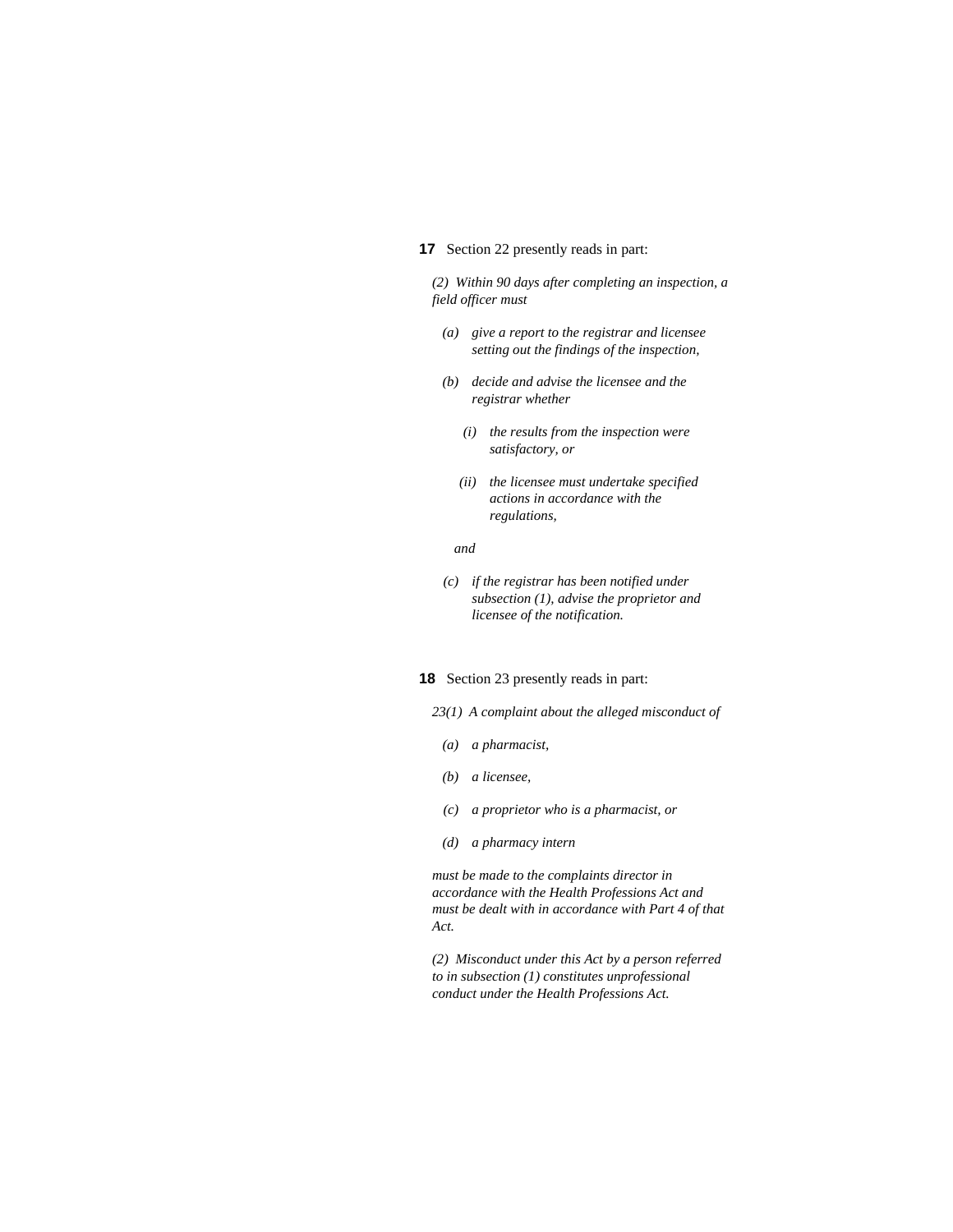*(3) In addition to the orders that a hearing tribunal may make under Part 4 of the Health Professions Act, a hearing tribunal may make any one or more of the following orders:* 

- *(c) direct that periodic inspections of the licensed pharmacy be conducted by a field officer at the cost of the pharmacist;*
- *(d) direct that periodic audits of drugs be conducted by a field officer at the cost of the pharmacist;*
- *(e) order that no pharmacist may engage in the practice of pharmacy in the licensed pharmacy for the period of time set by the order;*

#### **19** Conditions, suspension during proceedings.

**20** Section 24 presently reads in part:

*24(1) A complaint about the alleged misconduct of a proprietor who is not a pharmacist must be made to the complaints director in accordance with the requirements of the Health Professions Act.* 

*(3) Sections 55 to 95, except sections 80 and 84, of the Health Professions Act apply where a complaint is made under this section.* 

*(4) For the purposes of the sections referred to in subsection (3), the proprietor who is the subject of the complaint must be treated as an investigated person under the Health Professions Act.* 

**21** Section 28 presently reads in part:

- *28(1) The council may make regulations*
- *(d) respecting requirements that apply to the identification of a licensed pharmacy*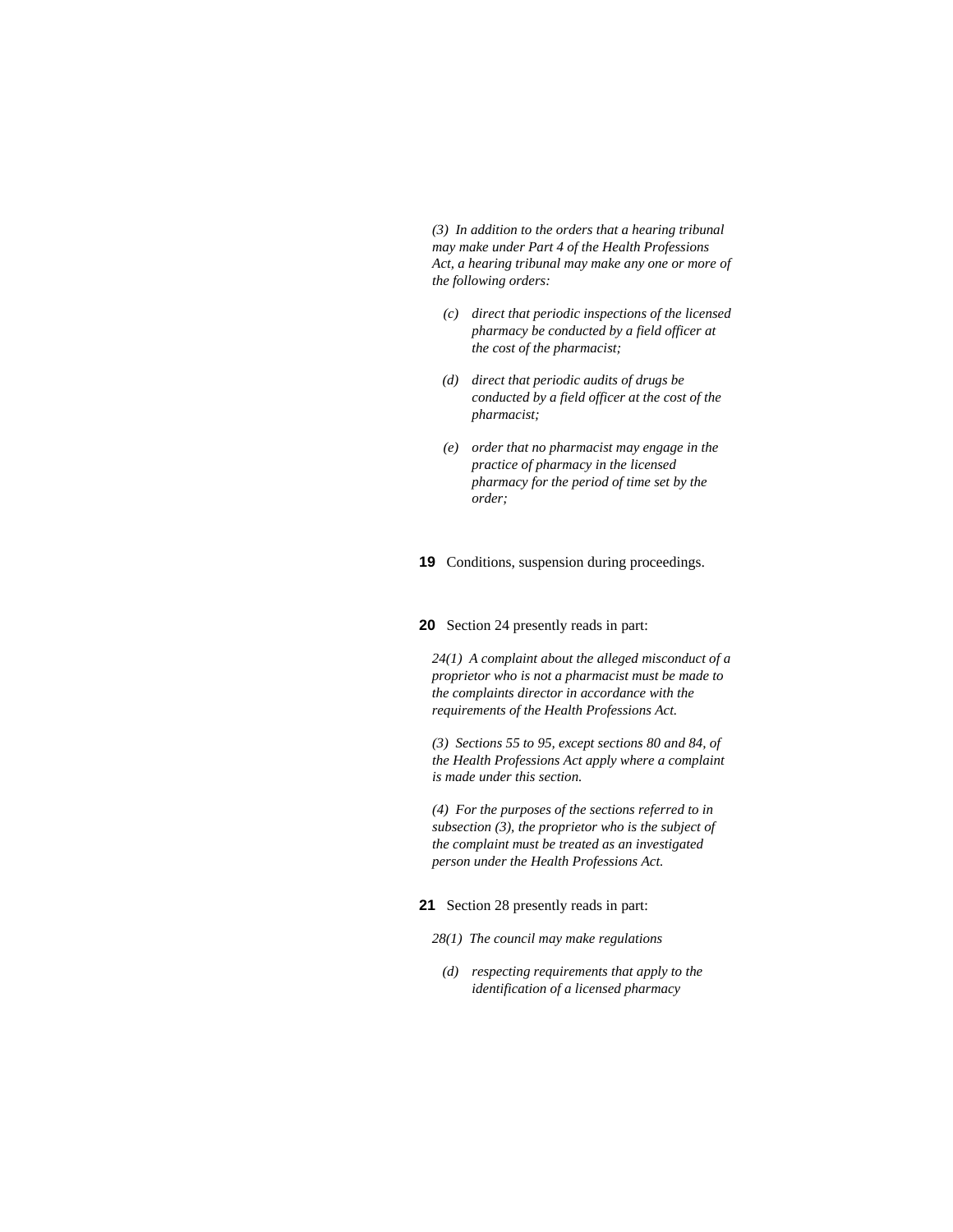*described in section 13 and the prescription department and the professional products department of a licensed pharmacy;* 

- *(i) respecting the circumstances in which a pharmacist may be temporarily absent from a licensed pharmacy and imposing conditions on the practice of pharmacy in the licensed pharmacy during the absence;*
- *(m) respecting information required under section 9(b);*
- *(n) respecting the development of a code of ethics and standards for the operation of licensed pharmacies and prescribing a code of ethics and standards for the operation of licensed pharmacies;*
- *(p) defining public area, prescription department, professional products department, satellite pharmacy, specialized pharmacy services, investigational drug and emergency release drug for the purposes of this Act;*
- *(q) respecting satellite pharmacies;*
- *(r) respecting specialized pharmacy services.*

*(2) If a code, standard or body of rules relating to a code of ethics or standards for the operation of licensed pharmacies has been published by a college or organization or other person and copies* 

*are readily available, the council may, in addition to or instead of making a regulation under subsection (1)(e), (f) or (n), by regulation, declare the code, standard or body of rules to be in force in whole or in part or with any variations that the council specifies.* 

**22** Section 29(1) presently reads: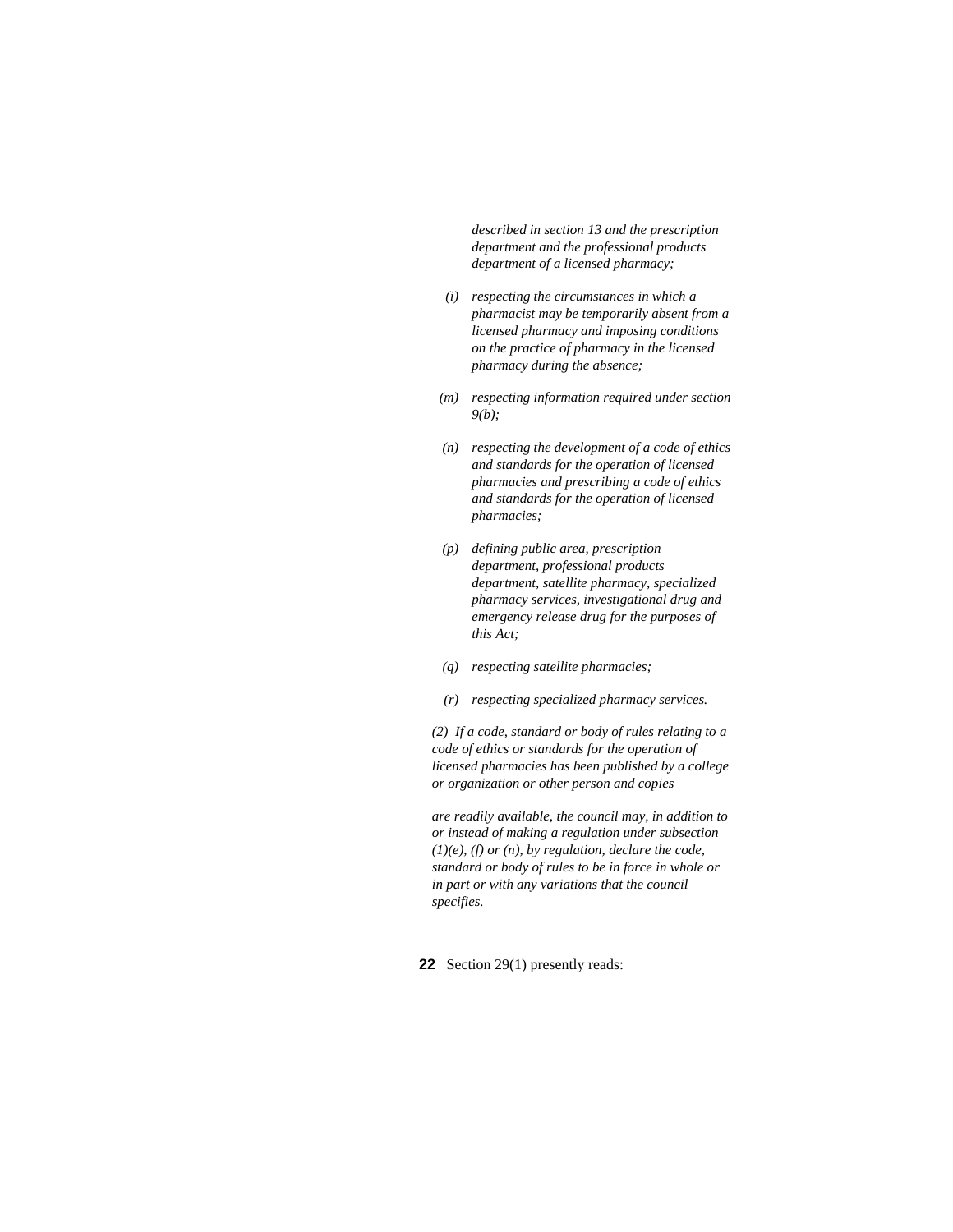*29(1) The council may, in accordance with the regulations, make bylaws* 

- *(a) prescribing the fees, dues and levies payable to the college respecting licences;*
- *(b) respecting the term of a licence;*
- *(c) authorizing the carrying out, under this Act, of any power or duty of the college under the Health Professions Act that is not inconsistent with this Act;*
- *(d) prescribing the period of time during which a licensed pharmacy may continue to operate under section 14(2);*
- *(e) authorizing the council to establish the form in which information required under this Act is to be provided and to establish any other forms for the purposes of this Act;*
- *(f) providing for the delegation of any power or duty of the council, the registrar, the complaints director or a field officer under this Act, with or without conditions, except the power to make or amend regulations under section 28 or bylaws under this section.*

**23** Code of ethics, standards for the operation of licensed pharmacies.

**24** Section 30 presently reads:

*30 Drugs may be dispensed or sold only in a licensed pharmacy or an institution pharmacy.* 

- **25** Section 31(2) presently reads:
	- *(2) Schedule 1 drugs may*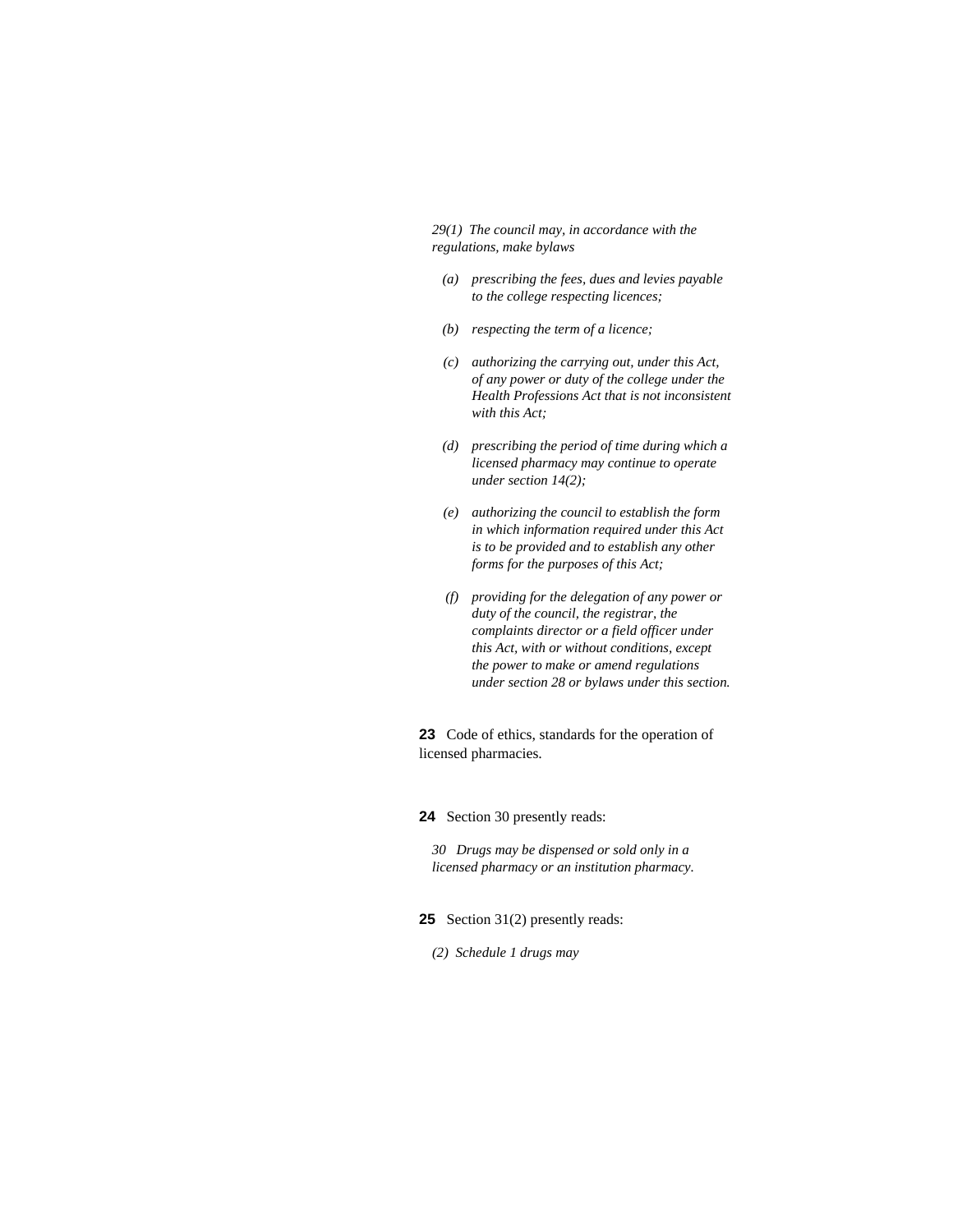- *(a) be dispensed for sale only pursuant to a prescription, and*
- *(b) in a licensed pharmacy, be stored for sale to the public only in the prescription department.*

### **26** Section 32(2) presently reads:

#### *(2) Schedule 2 drugs may*

- *(a) be sold only in a licensed pharmacy or an institution pharmacy,*
- *(b) be sold only by or under the direct supervision of a pharmacist, and*
- *(c) in a licensed pharmacy, be stored for sale to the public only in the prescription department.*

### **27** Section 33(2) presently reads:

### *(2) Schedule 3 drugs may*

- *(a) be sold only in a licensed pharmacy or an institution pharmacy, and*
- *(b) in a licensed pharmacy, be displayed for sale to the public only in the professional products department immediately adjacent to the prescription department or in the prescription department.*

### **28** Section 36 presently reads in part:

*(2) A person who operates a pharmacy with respect to which a pharmacist does not hold a licence is guilty of an offence.*